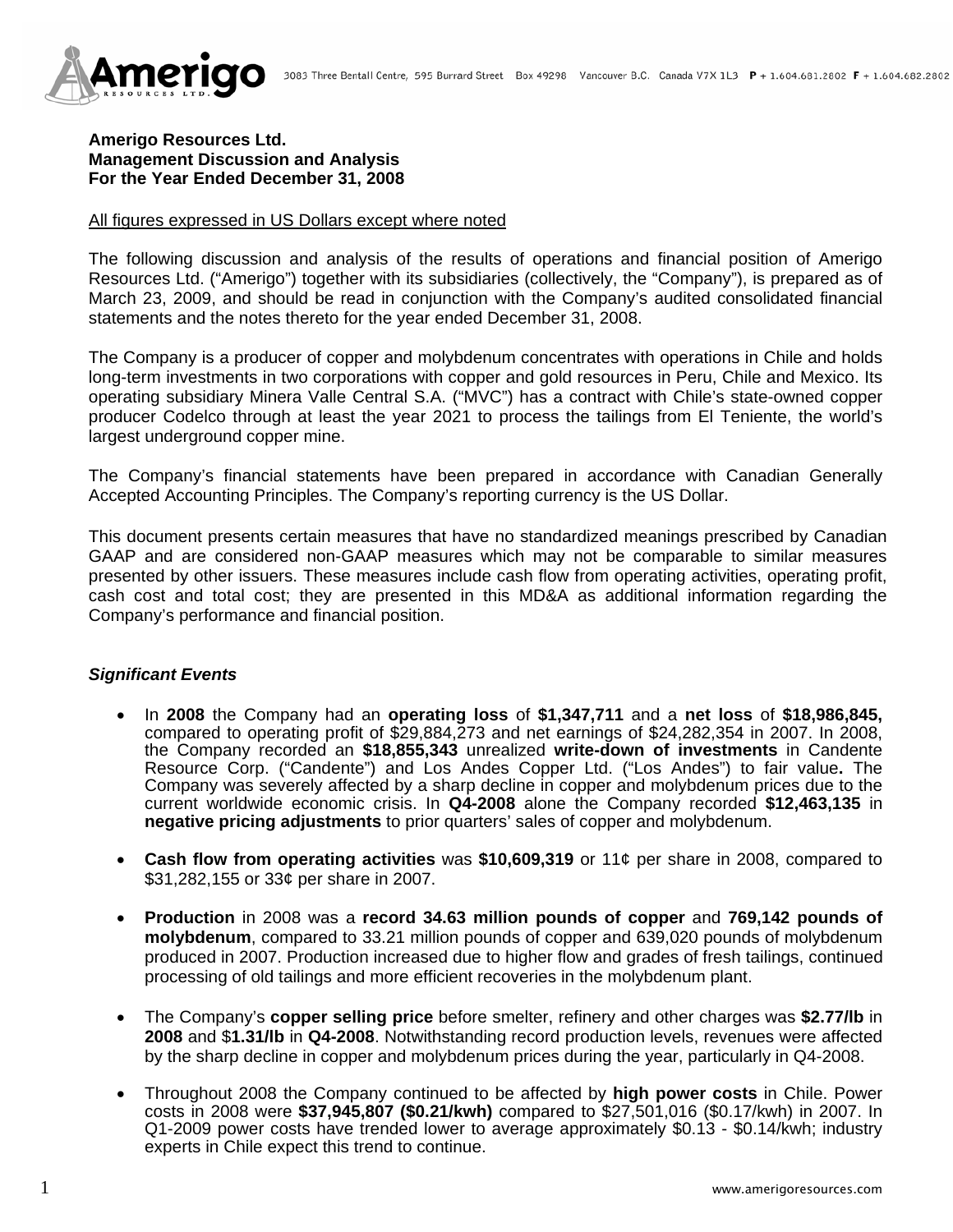- **Operating costs** such as power, steel and reagents **are expected to decrease** from their high 2008 levels; however the reductions are lagged and were not evident in the operating costs for Q4-2008. Subject to energy, oil prices and molybdenum prices in 2009, the Company believes that **cash costs** will be reduced to **\$1.20 to \$1.25/lb during the course of 2009.**
- The Company has effectively completed a project that will allow it to substantially **become energy self-sufficient as of Q2-2009.**
- The write-down of investments of \$18,855,343 was recorded in earnings due to the material decline in fair value of the Company's long-term investments in Candente and Los Andes at December 31, 2008 and management's assessment that, under current financial market conditions, a recovery in the fair value of these investments may not occur in the short-term. The **write-down of investments** is a **non-cash transaction** as the Company did not sell any of its holdings in Candente or Los Andes.
- **Cash cost** (the aggregate of smelter, refinery and other charges, production costs net of molybdenum-related net benefits, administration and transportation costs) before El Teniente royalty was **\$2.01/lb** in 2008, compared to \$1.50/lb in 2007. Cash costs increased in 2008 as a result of lower molybdenum by-product credits and higher operating costs overall, particularly power.
- **Total cost** (the aggregate of cash cost, El Teniente royalty, MVC stock-based compensation, depreciation and accretion) in 2008 was **\$2.75/lb** compared to \$2.20/lb in 2007. The increase in total cost was driven by higher cash costs.
- Payments for **capital expenditures** were **\$23,133,008** in 2008. The most significant project in the year was the energy self-generation project. **Capital expenditures will be substantially lower in 2009.**
- In **2008**, the Company made **additional investments** in Candente and Los Andes of \$**4,013,581**, paid **dividends** of **\$11,802,999** and purchased **\$1,589,328** of the Company's **shares for cancellation**. Given current liquidity considerations the Company will be suspending dividends and other discretionary expenditures for the foreseeable future.
- **Cash balance** was **\$3,187,084** at December 31, 2008, at which date the Company had a working capital deficiency of \$14,116,136. Subsequent to year end, the Company completed a private placement financing for proceeds of Cdn\$10,500,000, secured additional bank financing in Chile of approximately \$1,100,000 and restructured pricing adjustments due to the smelter into a 2 year loan with payments extending from April 2009 to March 2011.

### *Overall Performance*

The Company posted a net loss in the year ended December 31, 2008 of \$18,986,845, compared to net earnings of \$24,282,354 in fiscal 2007. The Company's financial performance was significantly affected by a write-down of investments of \$18,855,343 in 2008 and the sharp decline in copper and molybdenum prices in the last half of 2008, resulting in negative price adjustments of \$12,463,135 being booked in the fourth quarter of the year.

In 2008, financial performance continued to be affected by significantly high power costs in Chile. In 2008 the Company's power costs reached \$37,945,807 or \$0.21/kwh, compared to \$27,501,016 or \$0.17/kwh in 2007. In Q1-2009 power costs have trended lower to average approximately \$0.13 - \$0.14/kwh; industry experts in Chile expect this trend to continue.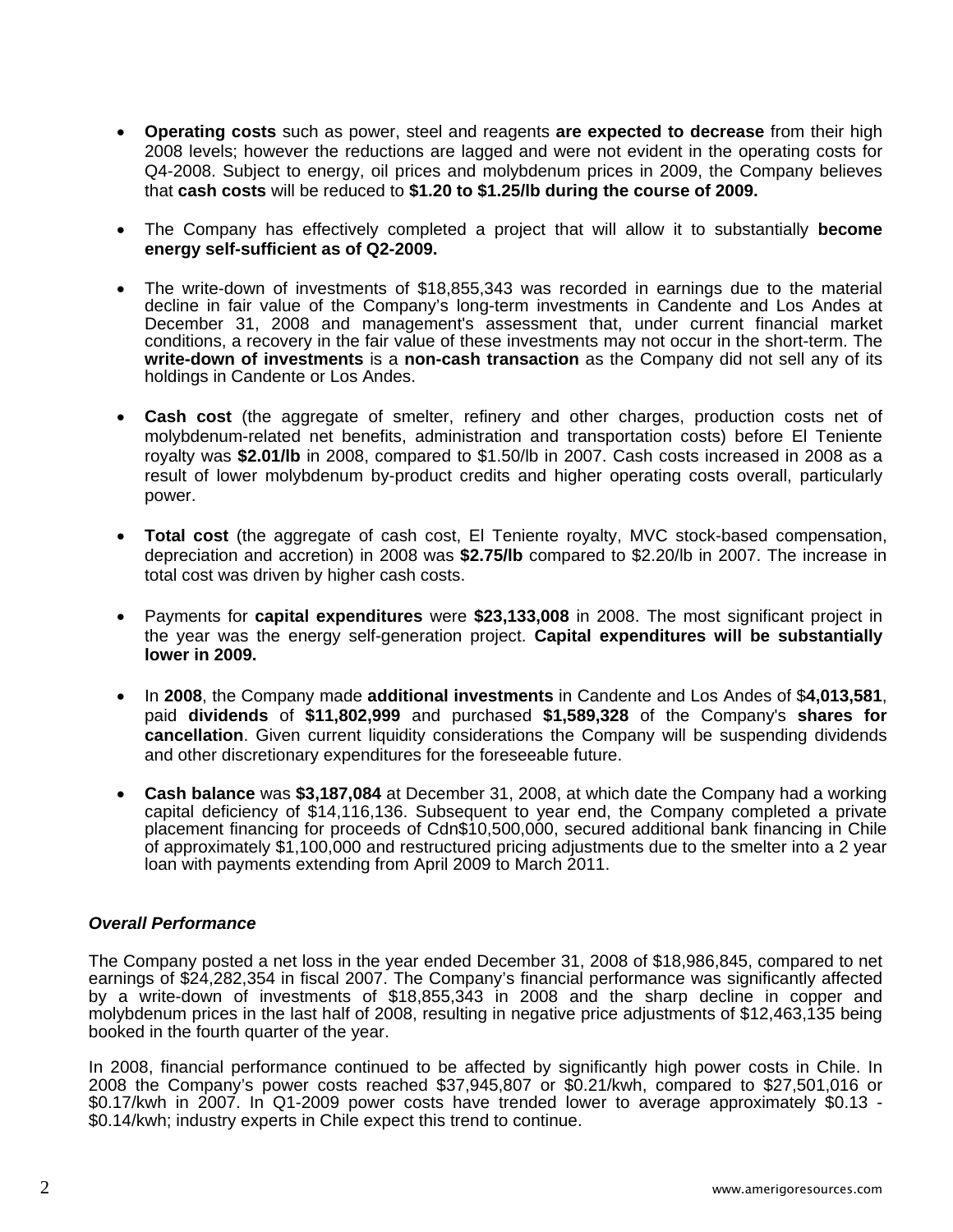In 2008 the Company produced 34.63 million pounds of copper and 769,142 pounds of molybdenum, compared to 33.21 million pounds of copper and 639,020 pounds of molybdenum in 2007.

Revenue of \$97,627,482 was derived from the sale of 34.69 million pounds of copper and 778,501 pounds of molybdenum.

In fiscal 2008, the Company's activities resulted in operating cash flow of \$10,609,319, including the effect of changes in non-cash working capital accounts. Cash resources of \$23,133,008 were allocated in the year for capital expenditures projects, most notably the electrical generators that will allow MVC to be essentially energy self-sufficient starting n 2009.

In fiscal 2008 Amerigo paid two semi-annual dividends in the aggregate amount of \$11,802,999 and repurchased shares for cancellation at a cost of \$1,589,328. The Company secured \$10,507,214 of short-term bank financing in Chile.

At December 31, 2008 the Company had cash and cash equivalents of \$3,187,084, and a working capital deficiency of \$14,116,136, compared to cash and cash equivalents of \$16,712,630 and working capital of \$15,512,204 at December 31, 2007.

### **Selected Annual Information**

|                                   | 12 months ended          | 12 months ended   | 12 months ended   |
|-----------------------------------|--------------------------|-------------------|-------------------|
|                                   | <b>December 31, 2008</b> | December 31, 2007 | December 31, 2006 |
| Total revenue                     | \$97,627,482             | \$105,694,549     | \$84,205,285      |
| Net income (loss)                 | (18,986,845)             | 24,282,354        | 39,283,683        |
| Earnings (loss) per share         | (0.20)                   | 0.26              | 0.42              |
| Diluted earnings (loss) per share | (0.20)                   | 0.26              | 0.42              |
| Cash dividends paid               | 11,802,999               | 11,089,289        | 7,449,203         |

|                             | At December 31,<br>2008 | <b>At December 31, 2007</b> | <b>At December 31, 2006</b> |
|-----------------------------|-------------------------|-----------------------------|-----------------------------|
| l Total assets              | \$144.258.877           | \$164,738,941               | \$134,304,048               |
| Total long-term liabilities | 16.981.669              | 11.972.476                  | 7,204,755                   |

# *Results of Operations – Year Ended December 31, 2008*

#### **Revenue**

Total 2008 revenue of \$97,627,482 included copper revenue of \$82,564,295 and molybdenum revenue of \$15,063,187. Copper and molybdenum revenues are net of smelter, refinery and roasting charges.

Copper revenue decreased from 2007 due to significantly lower copper prices in the year. In 2008 the Company sold 15,736 tonnes or 34.69 million pounds of copper, up from 15,038 tonnes or 33.15 million pounds of copper in 2007. However, the Company's copper selling price before smelter, refinery and other charges and settlement adjustments to prior quarters' production was \$2.77/lb in 2008 compared to \$3.18/lb in 2007. In Q3-2008 and Q4-2008 the decline in copper prices translated into negative pricing adjustments to prior quarters' sales of \$3,049,900 and \$8,304,114 respectively. These adjustments, along with substantially lower prices for quarterly copper deliveries had a significant negative impact on working capital at MVC. Copper sales pending final price settlement were predominantly priced at the December 31, 2008 spot price of \$1.321/lb.

Copper produced by the Company is sold under a sales agreement with Chile's Empresa Nacional de Minería ("Enami" or the "smelter"). The agreement with Enami establishes a delivery schedule of monthly sales quotas and in 2008 set the Company's copper sale price at the average market price for the fourth month after delivery ("M+4"). Accordingly, provided monthly quotas are met, all copper delivered by the Company to the smelter in one quarter is sold at market prices prevailing in the second following quarter. However, where production falls short of the monthly quota for a scheduled month of delivery, the quota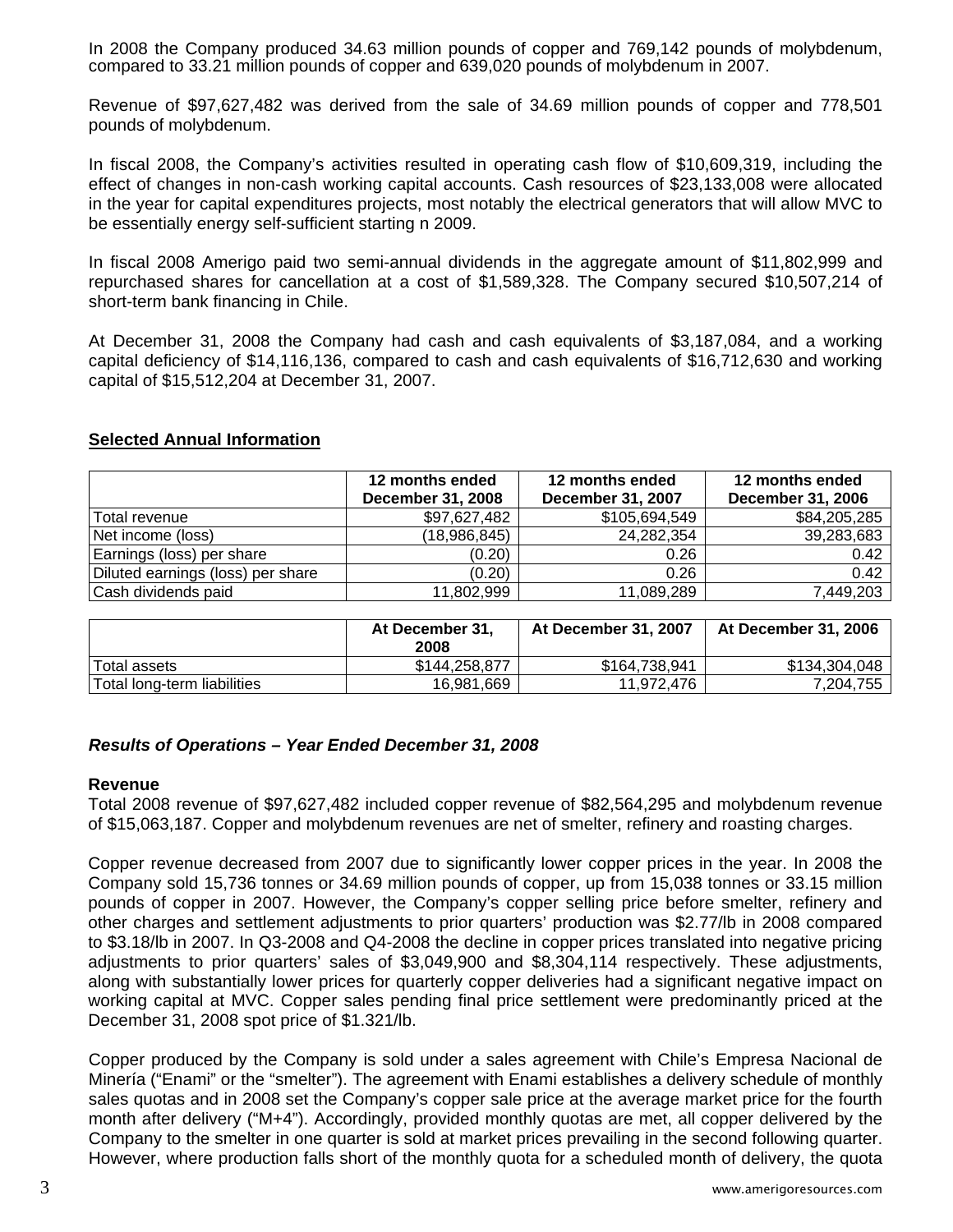is carried forward to a subsequent calendar month and the Company receives a sale price calculated for the originally scheduled month of delivery until the quota is met. The 2008 annual quota was not fully met by December 31, 2008, accordingly copper deliveries in 2009 were allocated to fulfill the 2008 quota. The Company believes that this pricing arrangement is standard in the industry.

Molybdenum revenue decreased slightly in 2008 to \$15,063,187 compared to revenue of \$15,660,590 in 2007 due to lower molybdenum prices in the year. In 2008 the Company sold 778,501 pounds of molybdenum at a selling price before roasting charges and settlement adjustments to prior quarters' production of \$29.05, compared to 611,885 pounds of molybdenum sold in 2007 at a selling price before roasting charges and settlement adjustments to prior quarters' production of \$30.06. In 2008 the Company recorded a total of \$3,481,487 of negative pricing adjustments to prior quarter's sales, compared to negative pricing adjustments to prior quarters' sales of \$576,233 in 2007.

Molybdenum produced by the Company is sold under a sales agreement with Chile's Molibdenos y Metales S.A. ("Molymet"), which provides that the sale price is the average market price for the first ("M+1"), second ("M+2") or third ("M+3") month after delivery, with each delivery period nominated at the election of Molymet in the month preceding the elected month. Throughout 2008 the predominant sale price nominated by Molymet was M+3.

Revenue from the sale of the Company's copper and molybdenum concentrates is recorded net of smelter, refinery and roaster charges when persuasive evidence of a sales arrangement exists, delivery has occurred, the rights and obligations of ownership have passed to the customer and the sale price is determinable.

Sales of copper and molybdenum are provisionally priced at the time of sale based on the prevailing copper forward market price or the current molybdenum market price, as specified in the sales contracts. Variations between the price recorded at the time of sale and the actual final price received from the smelter or the roaster are caused by changes in copper and molybdenum market prices and result in an embedded derivative in the accounts receivable. The embedded derivative is recorded at fair value each period until final settlement occurs, with changes in fair value classified as a component of revenue. The Company's reported revenue is therefore very sensitive to increases and decreases in copper and molybdenum prices. In a period of rising prices, not only will the Company record higher revenue for deliveries in the period, but it will also record favourable adjustments to revenue for copper and molybdenum delivered in prior periods. Similarly, in a period of declining prices, the Company will record lower revenues for current deliveries and negative adjustments to revenue from prior periods' deliveries.

### **Production**

In 2008, the Company produced 15,707 tonnes or 34.63 million pounds of copper compared to 15,065 tonnes or 33.21 million pounds of copper produced in 2007, a 4% increase in production due to higher flow of fresh tailings from El Teniente, higher grades in fresh tailings and continued processing of old tailings.

In 2008 molybdenum production was 769,142 lbs, compared to 639,020 lbs produced in 2007. Molybdenum production was positively affected in 2008 due to the uninterrupted flow of fresh tailings and higher molybdenum plant recoveries.

### **Cash Cost and Total Cost**

Cash cost and total cost are non-GAAP measures prepared on a basis consistent with the industry standard Brook Hunt definitions. Cash cost is the aggregate of copper and molybdenum production costs, smelter and refinery charges, administration and transportation costs, minus molybdenum byproduct credits. Total cost is the aggregate of cash cost, El Teniente royalty, depreciation, amortization and asset retirement accretion cost.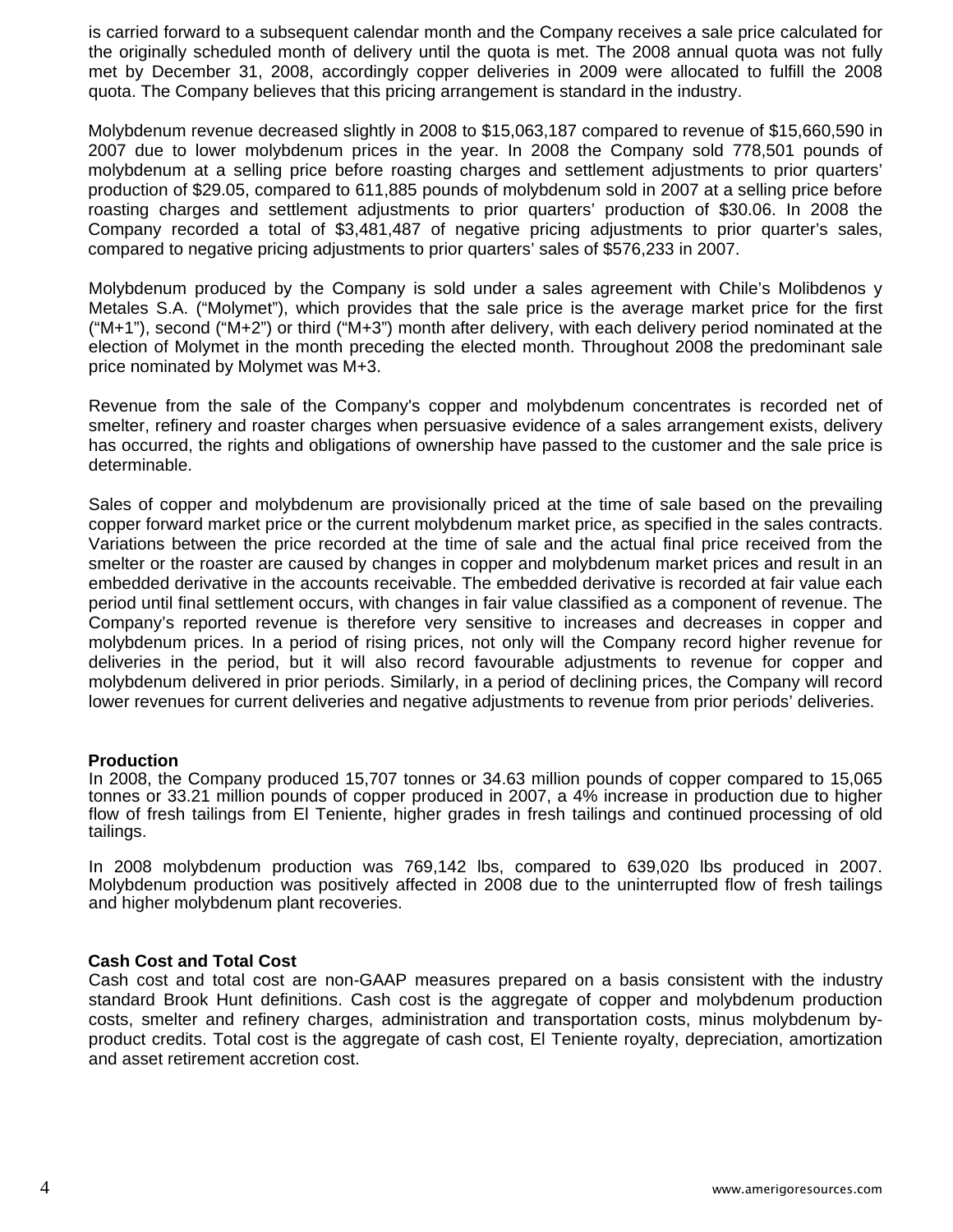The Company's cash costs for the last two fiscal years (\$/lb of copper produced) were as follows:

|                                 | Q1-2008 | Q2-2008 | Q3-2008 | Q4-2008           | 2008   |
|---------------------------------|---------|---------|---------|-------------------|--------|
| Cu and Mo production            | 2.54    | 2.31    | 1.90    | 1.52              | 2.02   |
| By-product credits              | (0.49)  | (0.65)  | (0.75)  | 0.10 <sup>2</sup> | (0.43) |
| Smelter & refinery <sup>1</sup> | 0.36    | 0.35    | 0.33    | 0.28              | 0.32   |
| Administration                  | 0.06    | 0.07    | 0.09    | 0.06              | 0.07   |
| Transportation                  | 0.04    | 0.03    | 0.03    | 0.03              | 0.03   |
| <b>Cash Cost</b>                | \$2.51  | \$2.11  | \$1.60  | \$1.99            | \$2.01 |
|                                 | Q1-2007 | Q2-2007 | Q3-2007 | Q4-2007           | 2007   |
| Cu and Mo production            | 1.19    | 1.43    | 1.72    | 1.63              | 1.51   |
| By-product credits              | (0.41)  | (0.59)  | (0.38)  | (0.47)            | (0.47) |
| Smelter & refinery <sup>1</sup> | 0.61    | 0.29    | 0.38    | 0.34              | 0.39   |
| Administration                  | 0.05    | 0.03    | 0.03    | 0.06              | 0.04   |
| Transportation                  | 0.03    | 0.03    | 0.03    | 0.04              | 0.03   |
| <b>Cash Cost</b>                | \$1.47  | \$1.19  | \$1.78  | \$1.60            | \$1.50 |

 $1$  Due to an error in the calculation of smelter and refinery costs, these costs were understated in Q2-2007 by \$390,985 or 0.05/lb. The correction of this error on a YTD basis resulted in an overstatement of costs in Q3-2007. The correct costs should have been \$0.34/lb in Q2-2007 and \$0.33/lb in Q3-2007.

 $2$  Molybdenum by-product credits in Q4-2008 were in fact by-product costs due to the effect of negative pricing adjustments to molybdenum sales in the quarter.

Cash cost is driven mainly by production costs, smelter/refinery costs and molybdenum by-product credits.

In fiscal 2008, cash cost was \$2.01/lb, compared to a cash cost of \$1.50/lb in the preceding year. The most significant increase in cash cost came from a \$0.51/lb increase in production costs, driven mostly by a substantial increase in power costs in the year.

Power, MVC's most significant cost, increased to \$0.2103/kWh in 2008, compared to \$0.1732/kWh in 2007. Chile's tight energy situation was affected by severe droughts in the first half of 2008, severely affecting MVC's power costs in Q1-2008 and Q2-2008. Signs of improvement were visible as of Q3- 2008, as intensive rains during the winter allowed increased access to hydroelectric power supplies.

Other production cost increases in 2008 were with respect to grinding balls as steel prices reached record high prices in the year, and for labour, due to the effect of production incentives at MVC and nonrecurring costs associated with the signing of a collective labour agreement with the MVC unionized workers.

Changes in the other components of cash costs offset themselves when 2008 levels are compared with those of 2007.

Copper and molybdenum unit production costs showed a decreasing trend in 2008 from a high of \$2.54/lb in Q1-2008 to a low of \$1.52/lb in Q4-2008 as shown in the cash cost table above. This trend is expected to continue in 2009 with the exception of Q1-2009 which traditionally is a lower production quarter. Subject to energy, oil and molybdenum prices in 2009, the Company believes that cash costs will be reduced to \$1.20 to \$1.25/lb during the course of 2009.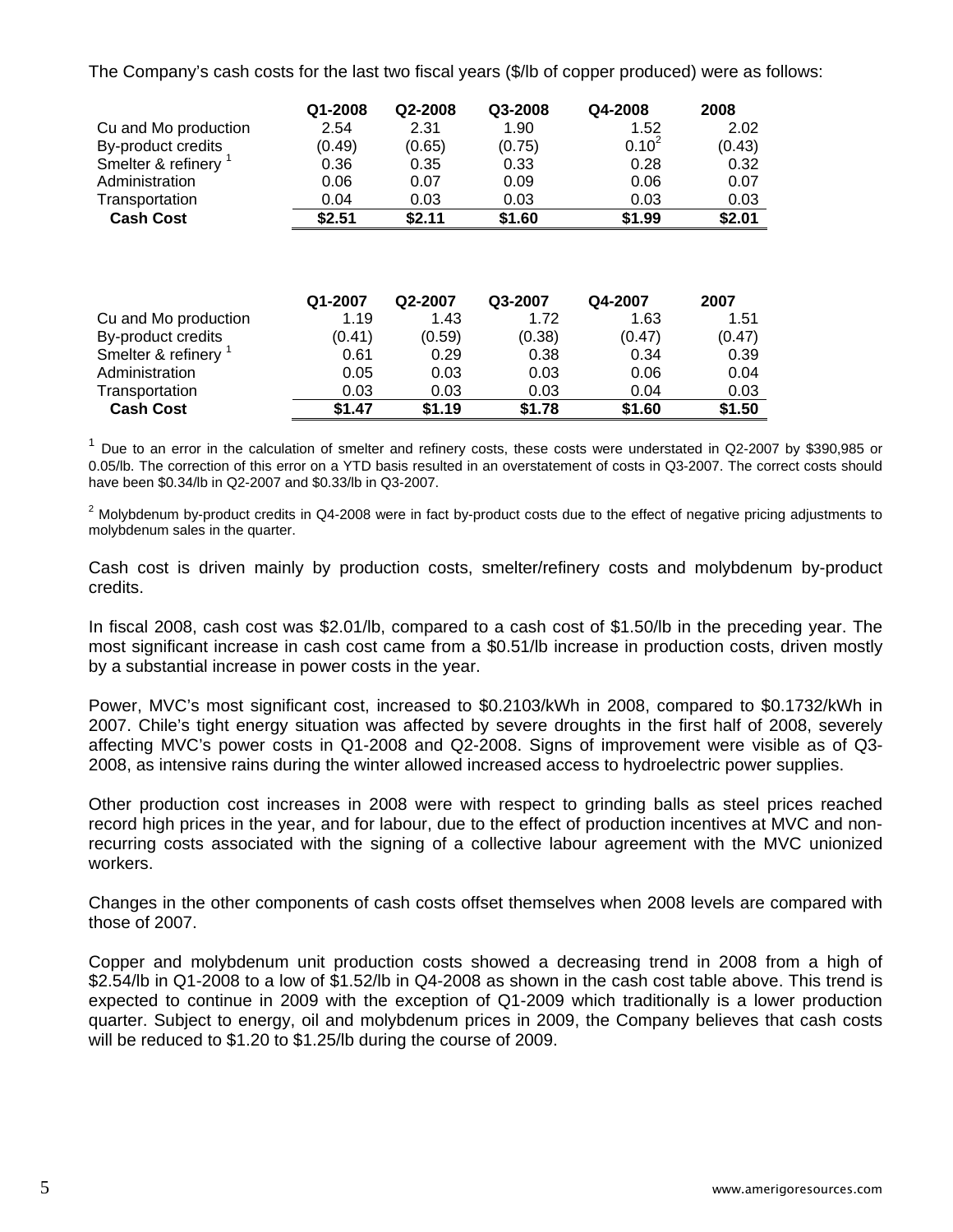The Company's total costs for the last two fiscal years (\$/lb of copper produced) were as follows:

|                                     | Q1-2008 | Q2-2008 | Q3-2008 | Q4-2008 | 2008   |
|-------------------------------------|---------|---------|---------|---------|--------|
| Cash cost                           | 2.51    | 2.11    | 1.60    | 1.99    | 2.01   |
| El Teniente royalty                 | 0.66    | 0.75    | 0.65    | 0.27    | 0.57   |
| Amortization/depreciation/accretion | 0.17    | 0.16    | 0.15    | 0.17    | 0.17   |
| Stock-based compensation            | 0.00    | 0.00    | 0.00    | 0.00    | 0.00   |
| <b>Total Cost</b>                   | \$3.34  | \$3.02  | \$2.40  | \$2.43  | \$2.75 |
|                                     | Q1-2007 | Q2-2007 | Q3-2007 | Q4-2007 | 2007   |
| Cash cost                           | 1.47    | 1.19    | 1.78    | 1.60    | 1.50   |
| El Teniente royalty                 | 0.46    | 0.57    | 0.58    | 0.61    | 0.56   |
| Amortization/depreciation/accretion | 0.09    | 0.08    | 0.12    | 0.19    | 0.13   |
| Stock-based compensation            | 0.01    | 0.01    | 0.01    | 0.00    | 0.01   |
| <b>Total Cost</b>                   | \$2.03  | \$1.85  | \$2.49  | \$2.40  | \$2.20 |

Total cost in 2008 was \$2.75/lb, compared to total cost of \$2.20/lb in 2007. The most significant impact on total cost is a \$0.51/lb increase in cash cost, followed by a \$0.01/lb increase from El Teniente royalty and a \$.04/lb increase in amortization due to MVC's higher asset base and the effect of stronger annual production.

The El Teniente royalty is based mainly on copper and molybdenum prices making MVC a producer whose costs decrease as copper and molybdenum prices decline and whose costs increase as copper and molybdenum prices increase. This relationship is very evident in the review of quarterly royalty costs in 2008. As copper and molybdenum prices declined in the year, royalty costs went from a high of \$0.75/lb in Q2-2008 to a low of \$0.27/lb in Q4-2008.

### **Operating Costs and Expenses**

Production costs include copper and molybdenum production costs and maintenance costs. In 2008, production costs were \$70,005,003 compared to production costs of \$50,214,815 in 2007. The \$19,790,188 increase in production costs is due mainly to an increase in power costs of \$10,444,791 in 2008. Other production costs increases are for grinding balls, reagents and labour costs. Labour costs were higher in the year due to production incentives and costs associated with the renegotiation of a collective labour agreement for MVC.

In 2008 the El Teniente royalty was \$19,712,621 compared to \$18,673,900 in 2007. Higher royalties to El Teniente were the result of higher copper and molybdenum sales volume in the year. The sharp effect of the decline in copper prices in the latter part of the year is not fully expressed in lower royalty costs, as royalty costs are based on average monthly copper prices and not subject to the M+4 adjustments affecting copper revenue.

Amortization cost was \$5,310,865 in 2008 compared to \$4,086,845 in the preceding year due mainly to a higher asset base at MVC and to increased production, as amortization is calculated using the units of production method.

Administration expenses were \$2,529,531 in 2008 compared to \$1,469,759 in 2007 due to higher labour cost, insurance and general overhead at MVC. Labour increased partially due to signing bonuses paid in the year in connection with a 4-year labour agreement for MVC's workers. Transportation costs increased slightly to \$1,082,064 in 2008 from \$1,051,392 in 2007; there was no stock-based compensation for options vested to MVC employees in 2008 (2007: \$149,276) and asset retirement accretion cost was \$335,109 in 2008 compared to \$164,289 in 2007.

Costs not related to MVC's production operations are identified as "Other Expenses" and were \$3,563,884 in 2008 and \$3,334,773 in 2007, an increase of \$229,111. These expenses in 2008 were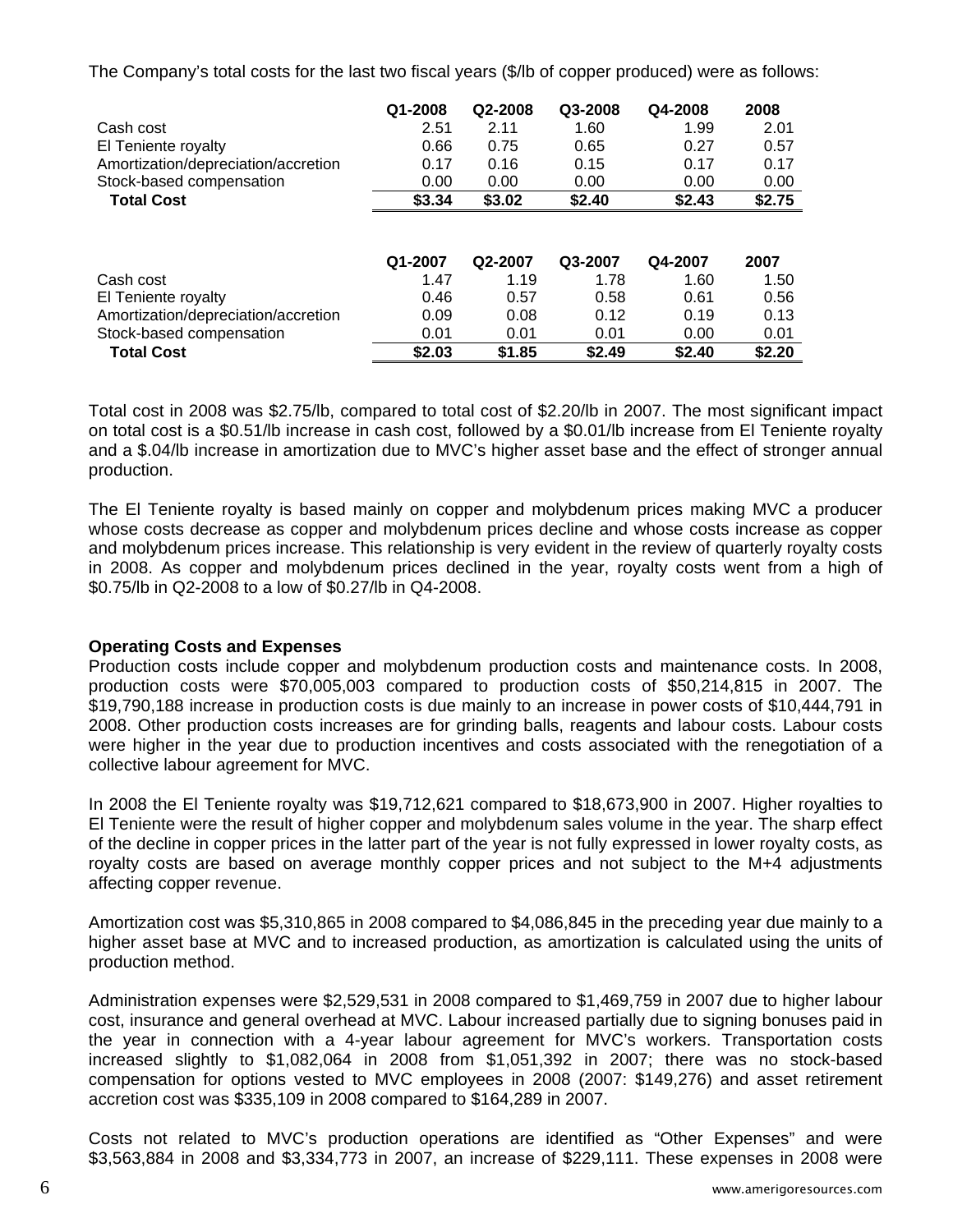office and general expenses of \$1,349,908 (2007: \$1,136,365), salaries, management and professional fees of \$1,181,253 (2007: \$1,429,902), interest expense of \$548,564 (2007: \$19,100) and stock-based compensation expense of \$484,159 (2008: \$749,406).

Non-operating items in 2008 included write-down of investments of \$18,855,343 (2007: \$nil), a foreign exchange gain of \$2,210,633 (2007: \$1,348,336), interest income of \$457,719 (2007: \$1,272,014), other income of \$236,965 (2007: \$297,750) and an equity investment loss of \$78,491 (2007: (\$224,573)). In 2007 the Company also had a realized gain on sale of financial instruments of \$711,591. The writedown of investments of \$18,855,343 was recorded in earnings due to the material decline in fair value of the Company's long-term investments at December 31, 2008 and management's assessment that, under current financial market conditions, a recovery in the fair value of these investments may not occur in the short-term. The write-down of investments is a non-cash transaction as the Company did not sell any of its holdings in Candente or Los Andes. Foreign exchange gains increased in 2008 due mainly to the effect of a stronger US dollar with respect to the Chilean peso. Interest income decreased due to lower average cash balances held by the Company through 2008.

The Company recorded income tax recoveries of \$2,576,855 in 2008 compared to income tax expense of \$5,085,223 in 2007, due to the losses incurred in the year and the application of tax loss carry-backs in Chile.

### **Operating Cash Flows**

In 2008, the Company's activities generated operating cash flow of \$10,609,319 (or 11 $\phi$  per share), which includes the effect of changes in non-cash working capital items, compared to operating cash flow of \$31,282,155 or 33¢ per share in 2007.

The dominant factor affecting operating cash flow in 2008 was the effect of sharp declines in copper and molybdenum prices in the year, including significant negative pricing adjustments particularly in Q3-2008 and Q4-2008. In addition, the Company faced significant operating costs in the year, particularly with respect to power costs.

|                           | QE Dec. 31, 2008 | QE Sept. 30, 2008 | <b>QE June 30, 2008</b> | QE March 31,<br>2008 |
|---------------------------|------------------|-------------------|-------------------------|----------------------|
| Total revenue             | \$614,179        | \$29,915,602      | \$31,164,236            | \$35,933,465         |
| Net income (loss)         | (21, 180, 874)   | (10, 407, 427)    | 6,218,444               | 6,383,012            |
| (loss)<br>Earnings<br>per |                  |                   |                         |                      |
| share                     | (0.2268)         | (0.1124)          | 0.0660                  | 0.0677               |
| Diluted<br>earnings       |                  |                   |                         |                      |
| (loss) per share          | (0.2268)         | (0.1124)          | 0.0660                  | 0.0668               |

### *Summary of Quarterly Financial Results*

|                      | QE Dec. 31, 2007 | QE Sept. 30, 2007 | <b>QE June 30, 2007</b> | QE March 31,<br>2007 |
|----------------------|------------------|-------------------|-------------------------|----------------------|
| Total revenue        | \$26,974,854     | \$28,536,864      | \$32,011,648            | \$18,171,183         |
| Net income           | 1,816,498        | 6,581,887         | 10,332,687              | 5,551,282            |
| Earnings per share   |                  |                   |                         |                      |
|                      | 0.0122           | 0.0696            | 0.1093                  | 0.0593               |
| Diluted earnings per |                  |                   |                         |                      |
| share                | 0.0122           | 0.0694            | 0.1076                  | 0.0583               |

# *Liquidity and Capital Resources*

The Company's cash and cash equivalents at December 31, 2008 were \$3,187,084, compared to \$16,712,360 at December 31, 2007. The Company had a working capital deficiency of \$14,116,136 at December 31, 2008, compared to working capital of \$15,512,204 at December 31, 2007.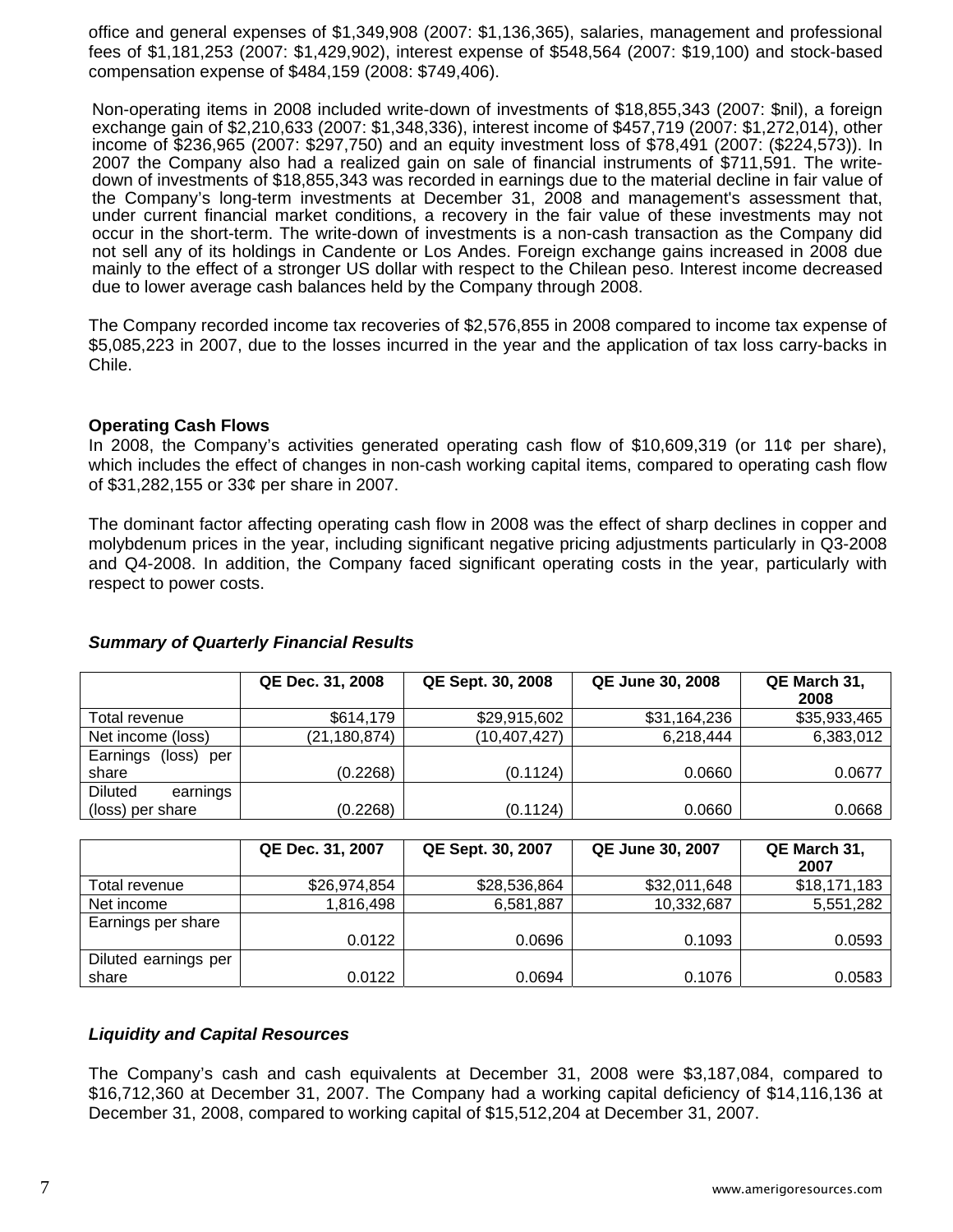In 2008, the Company made \$23,133,008 in capital expenditures, mainly in connection with its power self-generating project, paid dividends of \$11,802,999, increased its investments in Candente and Los Andes by \$4,013,581 and repurchased \$1,589,328 of the Company's shares under its normal course issuer bid ("NCIB"). These factors contributed to a substantial decrease in the levels of cash and cash equivalents traditionally held by the Company.

The Company's cash and working capital as at December 31, 2008 were severely affected by the sharp decline in copper and molybdenum prices that took place in Q4-2008. The depressed prices for its products affected the Company both in terms of significantly reduced revenue and cash inflows and with respect to negative pricing adjustments for sales in prior months, which had been provisionally priced at substantially higher prices. These adjustments became, in effect, amounts immediately due to the smelter and the roaster and at December 31, 2008 were \$11,836,724.

The Company also continued to face higher than expected operating costs at MVC, particularly power costs. While operating costs such as power, steel and reagents are expected to decrease from their high 2008 levels, the adjustments are gradual and were not evident in the operating costs for Q4-2008.

The Company's long-term liabilities (Long Term Enami Loan, Other Payables, Asset Retirement Obligations and Future Income Tax Liabilities) at December 31, 2008 were \$16,981,669 compared to \$11,972,476 on December 31, 2007.

Faced with a sharp reduction in operating cash flows, substantial negative pricing adjustments and high operating costs, the Company proceeded to secure additional bank financing in Chile and negotiated extended credit terms with its key suppliers and royalty deferrals with El Teniente. The Company also reached agreements with the roaster and the smelter with respect to the payment of negative pricing adiustments.

In December 2008 MVC obtained a \$5 million loan from a Chilean bank. This loan bears interest at a monthly rate of 0.78% and has a renewal date of May 12, 2009. Subsequent to year end, the Company also secured an increase of \$650,000,000 Chilean pesos (approximately \$1,100,000) to an existing bank loan for a total facility of \$3,150,000,000 Chilean pesos (approximately \$5,330,000). The loan bears interest a monthly rate of 1.09% and has a renewal date of August 10, 2009. The loans are expected to be rolled over on their renewal dates. It is customary in Chile to have short term renewal dates for loans and for loans to be rolled over as long as they remain in good standing. The Company is not subject to debt covenants.

The Company and El Teniente reached an agreement whereby 70% of the royalty invoices for the months from November 2008 to April 2009 would be deferred, and scheduled for repayment from July to December 2009. The Company and El Teniente also initiated discussions with respect to a potential review of the terms of the royalties payable to El Teniente.

At December 31, 2008 MVC owed Enami \$9,434,939 in respect of negative pricing adjustments for final settlement of the quotas from June to September 2008 (priced at October 2008 to January 2009 prices). Subsequent to year end, the final settlement on these amounts, subsequent to year end, was determined to be \$11,123,735. Enami has provided a loan facility to MVC to repay this amount in twenty four equal installments extending from April 2009 to March 2011. The Enami loan bears interest at a rate of Prime + 2%. A finance structure fee of 2.5% of the loan is payable to Enami.

In addition to the loan described above, in January 2009 Enami provided to MVC a copper price sustainability loan whereby Enami will lend to MVC up to10¢/lb of copper delivered to the smelter (to a maximum of \$1.70/lb for the aggregate of the sustainability loan and the provisional copper price paid by the smelter to MVC). The sustainability loan was provided retroactively to November 2008 and will extend to December 2009. The loan bears interest at a rate of Prime + 2%.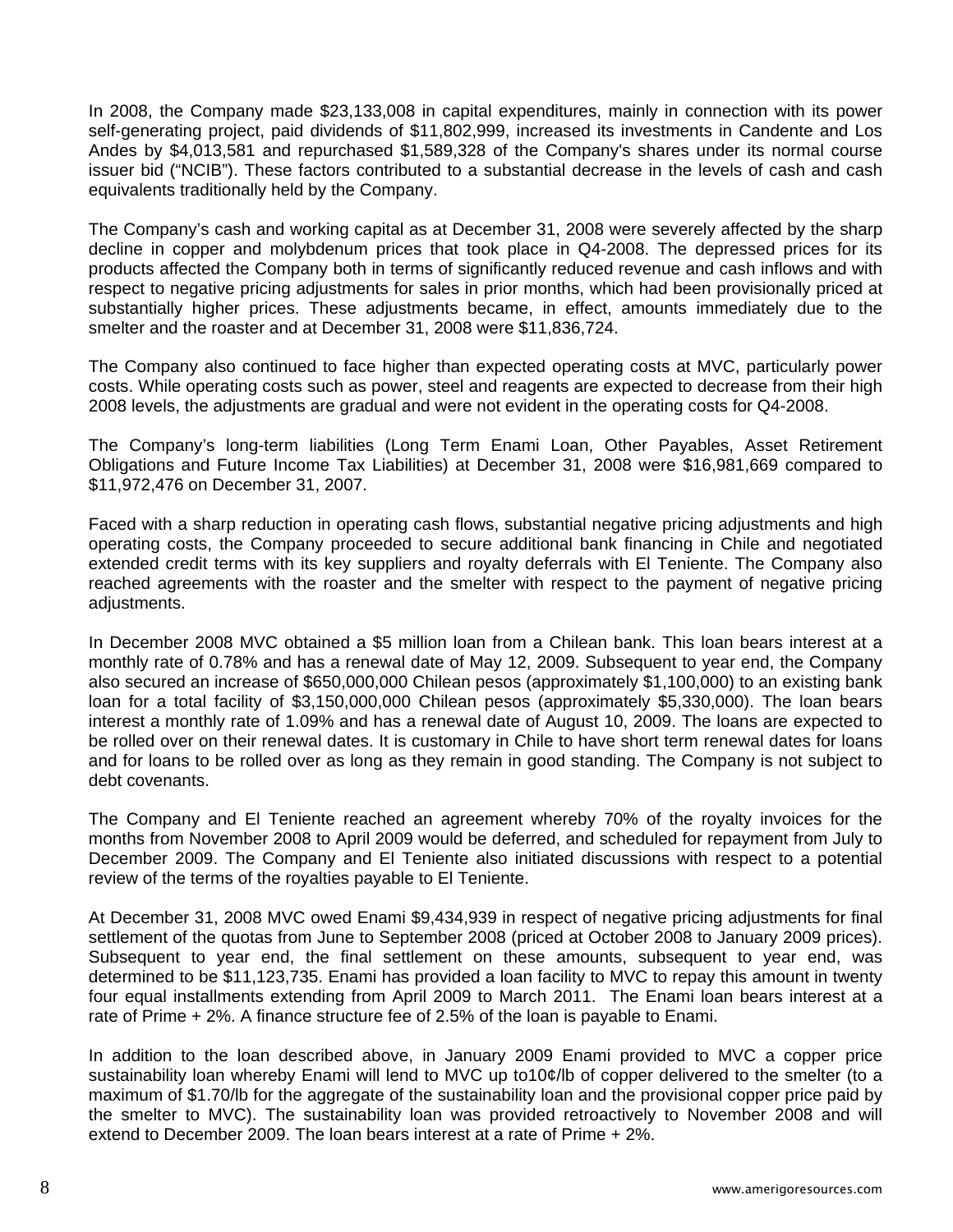With respect to the negative pricing adjustments due to Molymet, MVC and Molymet agreed that these would be settled against physical deliveries of molybdenum in 2009. It is currently expected that the amounts due to Molymet will be fully paid by June 2009.

Further to the steps outlined above, in February 2009 Amerigo completed a non-brokered private placement for gross proceeds of Cdn\$10,500,000. In connection with the private placement, Amerigo issued 37,500,000 units at a price of Cdn\$0.28 per unit. Each unit consisted of one common share and one common share purchase warrant. Each warrant entitles the holder to purchase one additional share of Amerigo at a price of Cdn\$0.33 per share until February 15, 2010, and thereafter at a price of Cdn\$0.40 per share until February 14, 2011. Amerigo also issued a further 1,244,400 units for finders' fees in respect of a portion of the private placement.

The measures described above have had a major positive impact in the Company's working capital. However, based on expected free cash flow in scenarios of continued weak global economic conditions and depressed copper and molybdenum markets, the Company needs to ensure that its two outstanding bank loans will be rolled over at their renewal dates in May and August of 2009. It is customary in Chile to have short term review dates for loans and for loans to be rolled over as long as they remain in good standing. Historically this has been the Company's experience. Notwithstanding, to alleviate the uncertainty introduced from holding short-term debt in current market conditions, MVC is in discussions with its bankers in Chile to restructure the existing facilities into long-term loans. Negotiations with El Teniente are also ongoing with respect to the renegotiation of the basis for calculation of royalties from MVC. The outcome of these negotiations could have a material impact on total costs and operating cash flows.

The Company's ability to fund operations in the short-term depends on a number of factors, some of which are beyond the Company's control such as general global economic, credit and capital market conditions and the selling price of copper and molybdenum. In addition to the steps outlined above, the Company has also reduced capital and discretionary expenditures and will be suspending dividend distributions in the foreseeable future. Notwithstanding the combined positive effect on liquidity of these measures, both the extension at renewal dates or restructuring of bank loans and the outcome of negotiations with El Teniente are critical to the Company's cash flow projections for 2009 at current copper and molybdenum prices.

The Company operates in a cyclical industry where levels of cash flow have historically been correlated to market prices for commodities. Despite these short-term liquidity challenges, MVC remains a valuable long-life asset as it receives the fresh tailings from El Teniente, the world's largest underground copper mine with remaining ore reserves expected to last decades. MVC's current contract with El Teniente runs at least to 2021, and is expected to be renewed before its current expiry date.

In 2008 the Company had in place a NCIB through the facilities of the Toronto Stock Exchange ("TSX"), whereby the Company was entitled to purchase for cancellation up to 2,000,000 of its common shares in the one-year period ending on November 13, 2008. During 2008 the Company purchased and cancelled 1,001,200 shares at a total cost of \$1,589,328. The premium on the purchase of shares for cancellation amounted to \$1,001,534 and was applied against Retained Earnings. The NCIB was not extended on November 13, 2008.

The Company's gross copper sales are dependent on sales volumes and market prices for copper. Average LME cash copper prices in 2007 were the following:

| January  | \$3,2028 | April | \$3.9394 | July      | \$3.8165 | October  | \$2.2343 |
|----------|----------|-------|----------|-----------|----------|----------|----------|
| Februarv | \$3,5778 | Mav   | \$3,8024 | August    | \$3.4630 | November | \$1,6860 |
| March    | \$3.8280 | June  | \$3.7469 | September | \$3.1710 | December | \$1.3934 |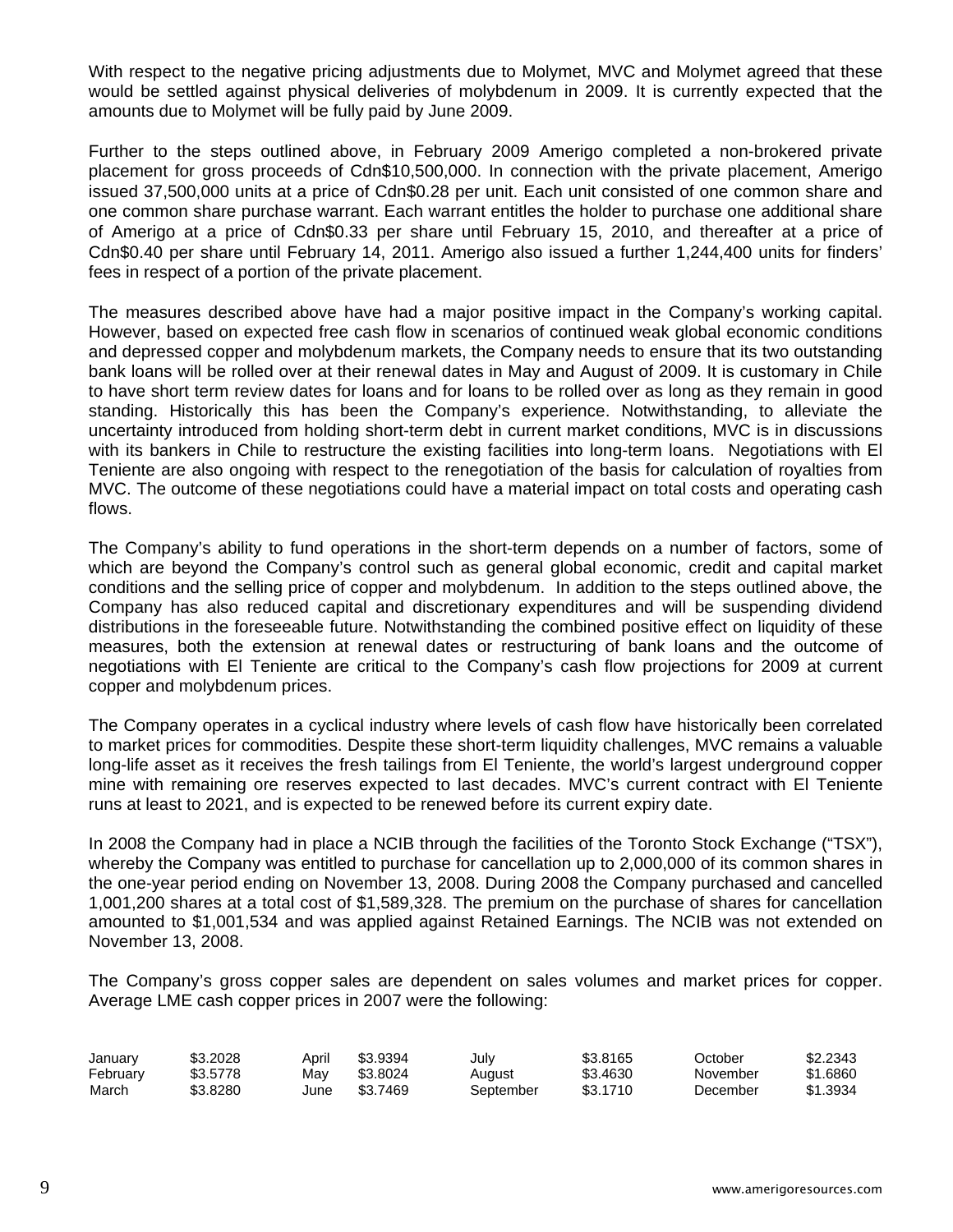On February 23, 2008 the Board of Directors of Amerigo declared a semi-annual dividend of Cdn 6.5¢ per share, paid on April 2, 2008 to shareholders of record as of March 25, 2008, for a total of \$6,018,524. On July 24, 2008, the Board of Directors of Amerigo declared a semi-annual dividend of Cdn 6.5¢ per share, paid on September 5, 2008 to shareholders of record as of August 22, 2008, for a total of \$5,784,475.

As of December 31, 2008 Amerigo had 4,420,000 outstanding share purchase options (with exercise prices ranging from Cdn\$1.60 to Cdn\$2.71). During the year ended December 31, 2008, 1,055,000 options were granted at an exercise price of Cdn\$2.13 per share. No options were exercised during this period.

Stock-based compensation is recognized as options vest. The 1,055,000 options granted in 2008 vested in four equal installments, on March 20, April 1, July 1 and October 1, 2008. Amerigo recorded in aggregate a stock-based compensation expense of \$484,159 for the options that vested in the year ended December 31, 2008.

### **Investing Activities**

Capital plant increased by \$23,001,946 in 2008; capital expenditures included \$13,980,404 on the selfgeneration power project. Other major capital projects are in connection with old tailings extraction, increase of rougher circuit recovery and pre-classification of fresh tailings. Total cash payments for capital expenditures were \$23,133,008.

The generators are expected to be operational in Q2-2009. Approximately \$19.9 million has been incurred in capital expenditures for the generation project to December 31, 2008.

The power generation project's cost of \$1,000,000/megawatt of installed capacity is less than that of other similar power projects in Chile either currently under construction or in the planning process.

The Company holds a total of 10,788,280 shares and 2,007,500 warrants in Candente, an issuer listed on the Toronto, Lima and Frankfurt Stock Exchanges. Each warrant provides the holder with the right to purchase an additional common share in the capital of Candente at a price of Cdn\$2.00 on or before June 26, 2010. The aggregate cost of the investment was \$15,861,986.

At December 31, 2008 Candente's closing share price was Cdn\$0.16 per share, and the fair value of the Company's approximately 13% investment was \$1,412,488. Management determined that the decline in fair value of this investment met the characteristics of an "other than temporary impairment" and adjustments to fair value of \$14,449,498 were recorded in earnings.

The Company also holds a total of 8,015,000 shares and 4,000,000 warrants in Los Andes, an issuer listed on the TSX Venture Exchange. The warrants provide the holder with the right to purchase an additional common share in the capital of Los Andes at a price of Cdn\$0.70 on or before August 21, 2009. The aggregate cost of the investment was \$3,946,908.

At December 31, 2008 Los Andes' closing share price was Cdn\$0.055 per share, and the fair value of the Company's approximately 4% investment was \$360,727. Management determined that the decline in fair value of this investment met the characteristics of an "other than temporary impairment" and adjustments to fair value of \$3,586,181 were recorded in earnings.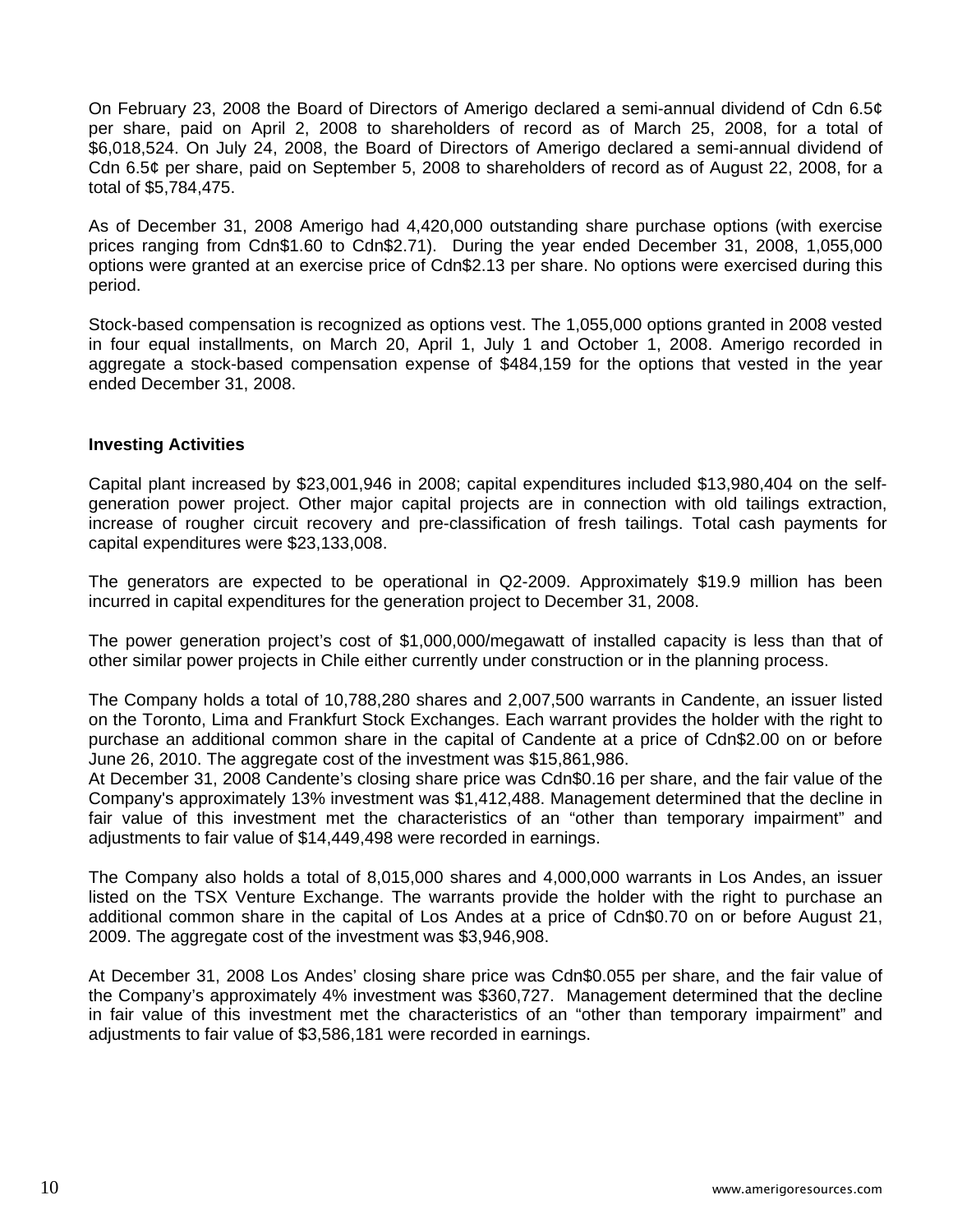|                                                      | <b>Total</b>   | Less than 1 year | 1 to 3 years | 4 to 5<br>years | More than 5 years |
|------------------------------------------------------|----------------|------------------|--------------|-----------------|-------------------|
| Accounts<br>payable<br>and<br>accrued<br>liabilities | 18,091,337     | 18,091,337       |              |                 |                   |
| Enami<br>loans                                       | 9,434,939      | 3,538,102        | 5,896,837    |                 |                   |
| ET<br>royalties                                      | 2,549,392      | 2,549,392        |              |                 |                   |
| <b>Bank</b><br>loans                                 | 9,012,992      | 9,012,992        |              |                 |                   |
| to<br>Due<br>non-<br>controlling<br>interests        | 49,670         | 49,670           |              |                 |                   |
| Other<br>payables                                    | 1,004,599<br>1 |                  |              |                 | 1,004,599         |
| Asset<br>retirement<br>obligations <sup>1</sup>      | 2,344,146      |                  |              |                 | 12,344,146        |
| Minimum<br>power<br>payments $^2$                    | 13,260,000     | 2,040,000        | 4,080,000    | 3,060,000       | 4,080,000         |
| of<br>Lease<br>office<br>premises                    | 252,064        | 144,037          | 108,027      |                 |                   |
| Total<br>contractual<br>obligations                  | 65,999,139     | 35,425,530       | 10,084,864   | 3,060,000       | 17,428,745        |

### *Summary of Obligations*

 $1$  The asset retirement obligation's above disclosed value is based on estimates from a 2007 study of what it would cost in 2021 to remove assets and restore the site where MVC's operations are conducted, including a market risk premium of 8%. This liability is being accreted systematically over time until a \$12,344,146 value is reached in 2021. At December 31, 2008, the asset retirement obligation is estimated at \$5,122,382.

 $2$  MVC entered into an agreement with its current power provider in order to guarantee power supply to MVC from Chile's central power grid beyond the supply expected to be generated by MVC's own power plant as of April 2009, and to provide MVC with the flexibility to switch from self-generation to grid supply based on comparative costs, The agreement extends from January 1, 2009 to December 31, 2017 and establishes minimum stand-by charges based on peak hour power supply calculations, currently estimated to be approximately \$170,000 per month for the period January 1, 2009 to December 31, 2012, and \$85,000 per month for the period January 1, 2013 to December 31, 2017. The estimated stand-by charges for 2009 represent approximately 5% of total power costs incurred by the Company in 2008.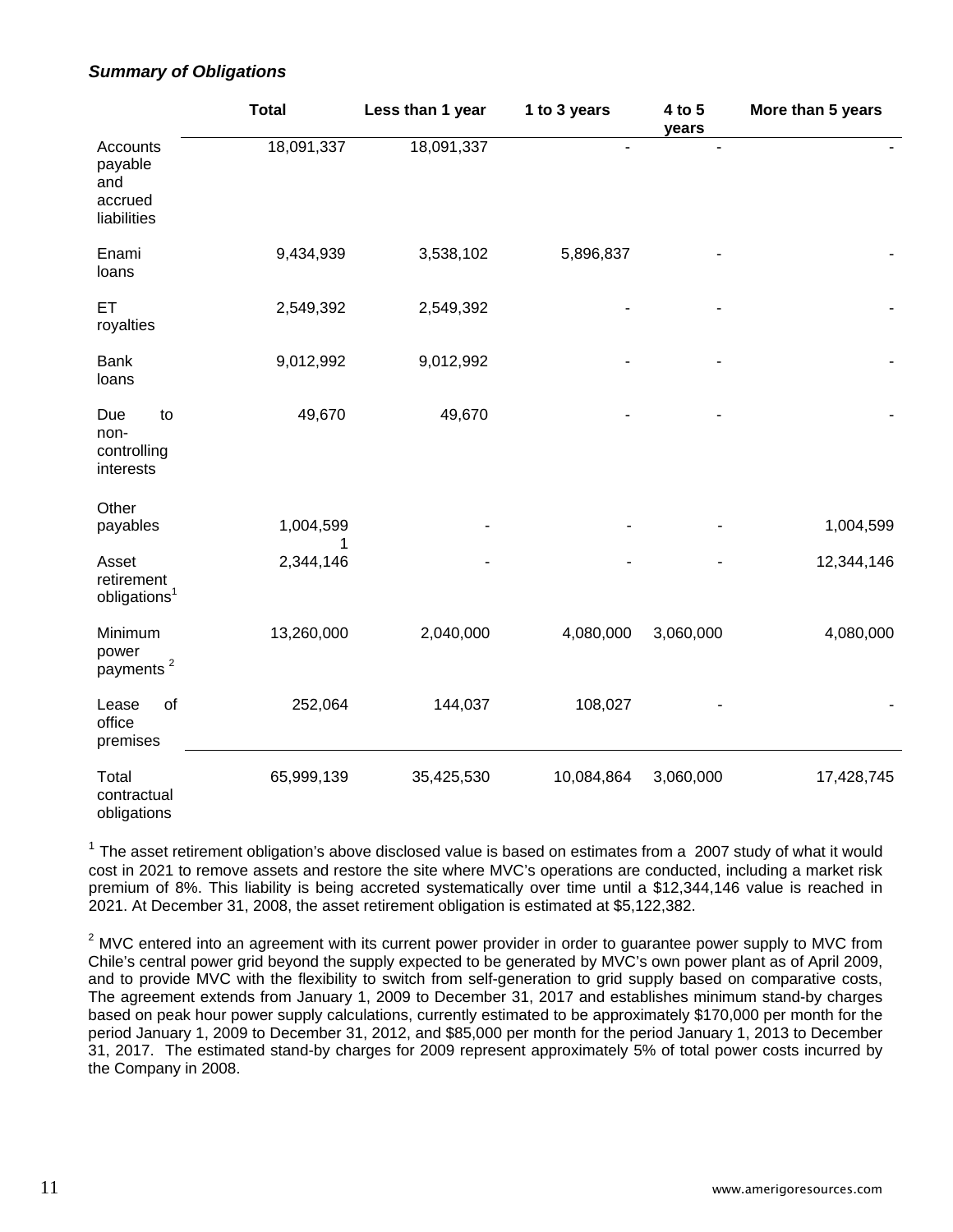# *Transactions with Related Parties*

a) Non-controlling interests

Amerigo holds its interest in MVC through its subsidiary Amerigo International Holdings Corp. ("Amerigo International"). Amerigo International is controlled by Amerigo and is a wholly-owned subsidiary, except for certain outstanding Class A shares which are shown on Amerigo's balance sheet as Minority Interest at their book value of \$1,000. The Class A shares are owned indirectly by a director and associates of two of the directors of Amerigo.

The holders of the Class A shares are not entitled to any dividend or to other participation in the profits of Amerigo International, except for a total royalty dividend calculated as follows:

- \$0.01 for each pound of copper equivalent produced by MVC or any successor entity to MVC if the price of copper is under \$0.80, or
- \$0.015 for each pound of copper equivalent produced by MVC or any successor entity to MVC if the price of copper is \$0.80 or more.

During the year ended December 31, 2008, royalty dividends totalling \$623,588 were paid or accrued to the Amerigo International Class A shareholders on the basis described above (2007: \$587,041). Royalty dividends are shown as Non-Controlling Interests in the Consolidated Statement of Operations. At December 31, 2008, \$49,670 of this amount remained outstanding (December 31, 2007: \$61,735).

b) Directors fees and remuneration to officers

During the year ended December 31, 2008 the Company paid or accrued \$635,597 in fees to companies associated with certain directors and officers of Amerigo (2007: \$1,001,783). Included in these fees are bonuses of \$nil to senior management (2007: \$451,662). In the same period, Amerigo paid or accrued \$96,468 in directors' fees to independent directors (2007: \$91,365). Directors' fees and remuneration to officers are categorized as Salaries, Management and Professional Fees in Amerigo's consolidated financial statements. At December 31, 2008, an aggregate amount of \$17,244 was due to directors and officers for bonuses payable, directors' fees and reimbursement of expenses in the ordinary course of business (December 31, 2007: \$450,729).

In the year ended December 31, 2008 a total of 985,000 options were granted to directors and officers of the Company (2007: 1,370,000 options).

- c) At December 31, 2008 one of Amerigo's officers acted as an officer and another as a director of Nikos Explorations Ltd., a company over which Amerigo exercises significant influence
- d) At December 31, 3008 two of Amerigo's directors acted as directors and one of Amerigo's officers acted as an officer of Candente, a company in which Amerigo holds an investment.
- e) At December 31, 2008 two of Amerigo's officers acted as officers and one of Amerigo's directors acted as a director of Los Andes, a company in which Amerigo holds an investment.

# *Contingencies*

In the third quarter of 2007, the Chilean Internal Revenue Services ("SII") issued a tax assessment to MVC challenging the tax losses reported by MVC for the commercial years 1999 to 2004. The tax assessment claims that some of these losses could be denied and MVC could face a tax liability of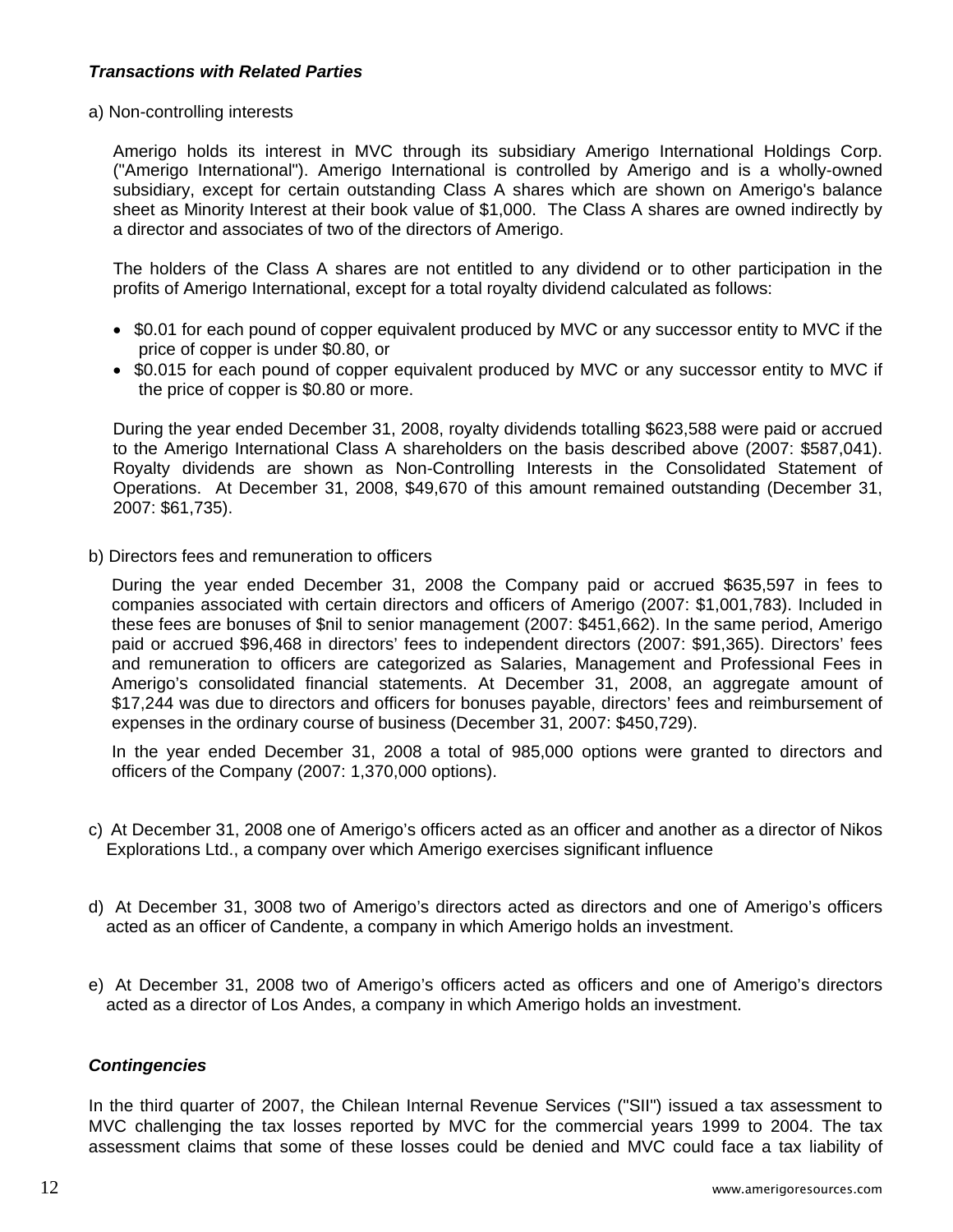approximately \$1.15 million. Although the Company believes there is no merit to this assessment, the final outcome of this matter cannot be predicted with certainty. The Company retained legal counsel to prepare a response to SII in accordance with Chilean law and is awaiting SII's determination on this matter. Management believes that if the SII claim is ultimately upheld, the Company will have a claim for full indemnification from the sellers of MVC pursuant to the terms of the MVC purchase and sale agreement for losses incurred prior to the MVC purchase date of July 2003.

In the fourth quarter of 2007, SII issued a tax assessment to MVC for adjustments, penalties and interest of approximately \$135,000, derived from MVC's alleged failure to remit provisional monthly payments towards a Chilean mining royalty tax in 2006. When the mining royalty tax was instituted in Chile, MVC obtained a legal opinion stating that the tax did not apply to MVC's operations, as MVC does not exploit under the definition of the Chilean Income Tax Law. Even if the mining royalty tax applied to MVC, there would have been no tax payable in 2006 as MVC's production levels that year fell below the threshold prescribed by SII for this tax. MVC has also retained legal counsel to prepare a response to SII on this matter.

No amounts have been recorded by the Company in respect of these matters. While the SII has conducted reviews during 2007 and 2008 in connection with these contingencies, as of December 31, 2008, these contingencies had not been resolved.

### *Fourth Quarter*

In the quarter ended December 31, 2008 ("Q4-2008") the Company reported a net loss of \$21,180,874, compared to net earnings of \$1,816,498 in the quarter ended December 31, 2007 ("Q4-2007").

The major variance in operating results between the two quarters originates from significantly lower revenues for copper and molybdenum. In Q4-2008 the market prices for these commodities suffered sharp declines, which affected revenue for deliveries made in Q4-2008 and also resulted in significant pricing adjustments to prior quarters' deliveries provisionally priced at significantly higher prices.

### **Revenue**

Total revenue during Q4-2008 was \$614,179 after negative copper pricing adjustments of \$8,304,114 to prior quarter sales and negative molybdenum pricing adjustments of \$4,159,021 during the quarter. In Q4-2007 revenue was \$26,974,854. A comparative summary of revenue between the two quarters is presented below.

|                                             | Q4-2008     | Q4-2007     |
|---------------------------------------------|-------------|-------------|
| Copper lbs sold                             | 9,558,527   | 9,869,488   |
| Copper selling price <sup>1</sup>           | 1.31        | 3.00        |
| Molybdenum lbs sold                         | 219,215     | 172,374     |
| Molybdenum gross selling price <sup>2</sup> | 17.76       | 31.85       |
| Copper sales                                | 12,482,024  | 29,561,133  |
| Negative adjustments to prior quarter sales | (8,304,114) | (3,810,182) |
| Smelter, refinery and other charges         | (2,597,244) | (3,264,583) |
| Net copper revenue                          | 1,580,666   | 22,486,568  |
| Molybdenum sales                            | 3,192,534   | 4,501,495   |
| Negative adjustments                        | (4,159,021) | (13, 209)   |
| Net molybdenum revenue                      | (966,487)   | 4,488,286   |
| Total revenue                               | 614,179     | 26,974,854  |

 $1$  Copper selling price before smelter, refinery and other charges and settlement adjustments to prior quarters' production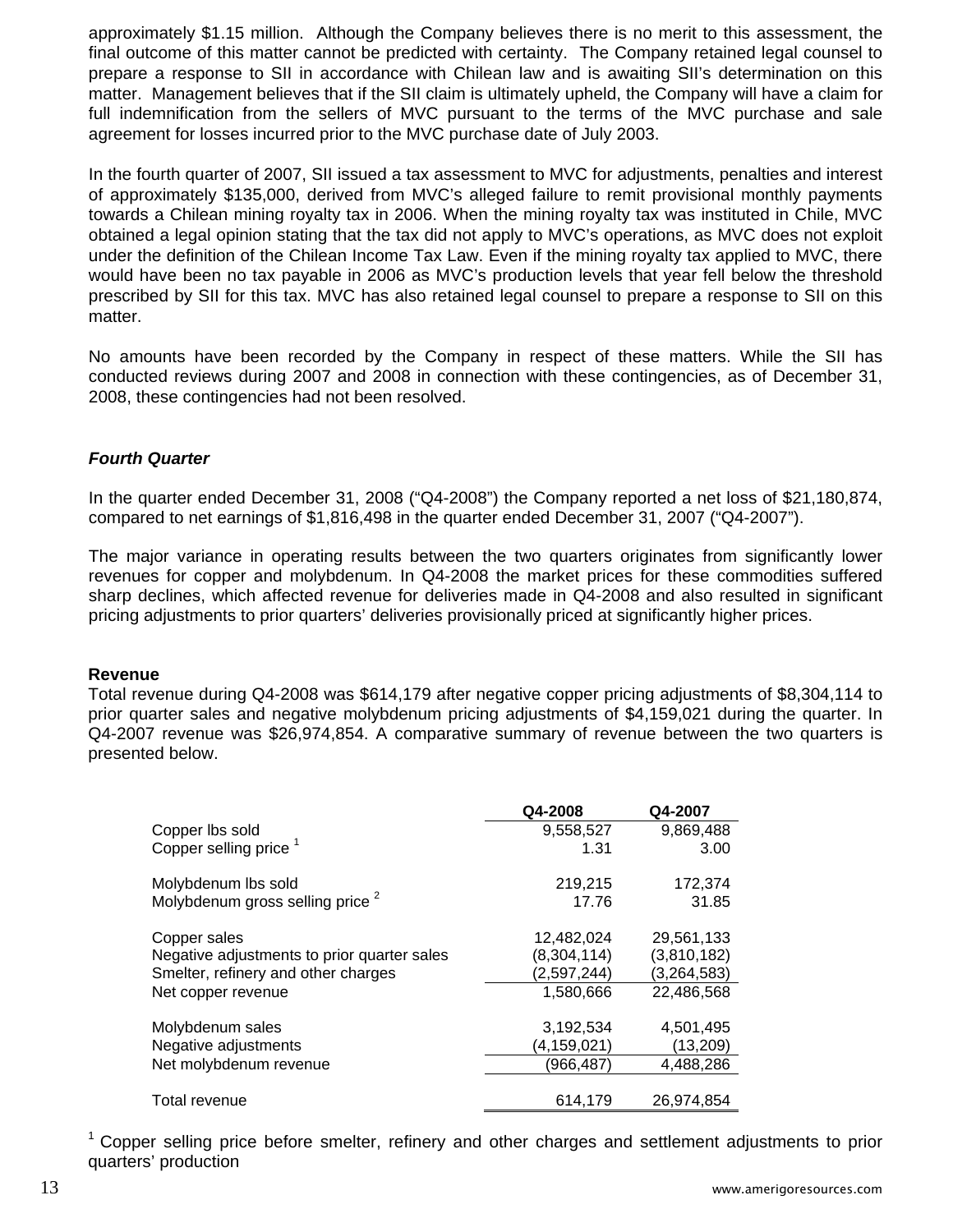$2$  Molvbdenum selling price before roasting charges and settlement adjustments to prior quarters' production

### **Production**

In Q4-2008, the Company produced 4,323 tonnes or 9.53 million pounds of copper and 211,729 pounds of molybdenum compared to 4,318 tonnes or 9.52 million pounds of copper and 157,630 pounds of molybdenum in Q4-2007. Q4-2008 molybdenum production was higher due to higher content of molybdenum in fresh tailings and higher molybdenum plant recoveries.

# **Cash Cost and Total Cost**

Cash cost in Q4-2004 was \$1.99/lb compared to \$1.60 in Q4-2007:

|                      | Q4-2008 | Q4-2007 |
|----------------------|---------|---------|
| Cu and Mo production | 1.52    | 1.63    |
| Smelter & refinery   | 0.28    | 0.34    |
| Administration       | 0.06    | 0.06    |
| Transportation       | 0.03    | 0.04    |
| By-product credits   | 0.10    | (0.47)  |
| <b>Cash Cost</b>     | \$1.99  | \$1.60  |

The increase in cash cost resulted mainly from a decrease to molybdenum by-product credits of \$0.57/lb, due to the effect of lower molybdenum prices in Q4-2008 and to substantial negative pricing adjustments in the quarter to prior quarters' molybdenum sales, which had been provisionally priced in Q3-2008 at substantially higher prices.

The decrease in molybdenum by-product credits was partially offset to a reduction of \$0.11/lb in production costs, lower smelter and refinery costs and lower transportation costs. The full effect of lower production costs is however not fully evident in the unit costs for Q4-2008.

The Company's total cost in Q4-2008 was \$2.43/lb, compared to \$2.32/lb in Q4-2007:

|                           | Q4-2008 | Q4-2007 |
|---------------------------|---------|---------|
| Cash cost                 | 1.99    | 1.60    |
| El Teniente royalty       | 0.27    | 0.61    |
| Amortization/depreciation | 0.17    | 0.19    |
| <b>Total Cost</b>         | \$2.43  | \$2.40  |

Despite the impact of a higher cash cost in Q4-2008 mainly due to lower by-product credits, the El Teniente royalty cost declined sharply in Q4-2008 due to lower average copper prices and molybdenum net sales in the quarter. In Q4-2008 royalty costs were \$0.27/lb compared to \$0.61/lb in Q4-2007. Amortization and depreciation costs were lower in Q4-2008 as they included year-end adjustments to MVC's amortization costs.

# **Operating Costs and Expenses**

In Q4-2008, production costs were \$14,503,930 (Q4-2007: \$15,546,717). The \$1,042,787 decrease in production costs came mainly from lower power costs.

In Q4-2008 the El Teniente royalty was \$2,615,100 compared to \$5,836,784 in Q4-2007. The main factor driving the decrease in royalty costs were significantly lower copper and molybdenum prices in Q4-2008.

Amortization cost was \$1,495,679 in Q4-2008 compared to \$1,831,045 in Q4-2007 as the latter included \$755,139 in year-end adjustments. Administration expenses were \$609,343 in Q4-2008 compared to \$548,577 in Q4-2007.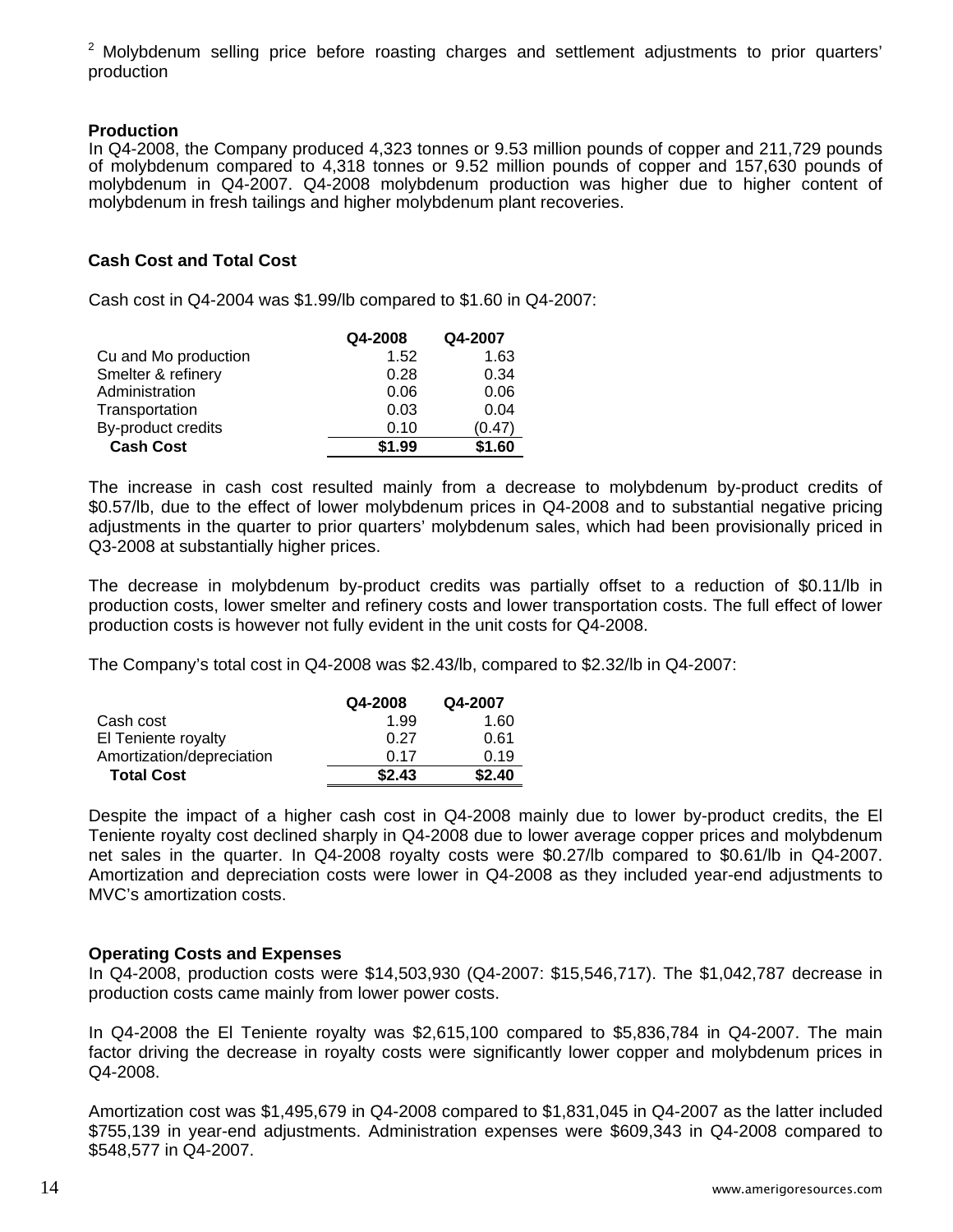Costs not related to MVC's production operations are identified as "Other Expenses" and were \$783,419 in Q4-2008 and \$856,834 in Q4-2007. The most significant expenses in Q4-2008 were salaries, management and professional fees of \$272,088 (Q4-2007: \$716,010), interest expense of \$210,302 (Q4-2007 \$6,257) and office and general expenses of \$182,755 (Q4-2007: \$268,004). Interest expense increased in Q4-2008 for debt service in Chile; salaries, management and professional fees decreased significantly in Q4-2008 as no bonuses to officers of the Company were accrued due to the Company's working capital deficiency.

Non-operating items in Q4-2008 include a write-down of investments of \$6,617,602 (Q4-2007: \$nil), a foreign exchange gain of \$1,028,620 (Q4-2007: gain of \$314,009), interest income of \$60,379 (Q4-2007: \$249,468), other income of \$39,961 (Q4-2007: \$211,897) and an equity investment loss of \$6,006 (Q4- 2007: \$14,873).

The Company recorded income tax recoveries of \$4,223,538 in Q4-2008 due to the annual tax loss position of the Company and the application of loss carry-backs in Chile. In Q4-2007 the Company posted an income tax expense of \$790,681.

# *Subsequent Events*

- a) On February 13, 2009 the Company completed a non-brokered private placement for gross proceeds of Cdn\$10,500,000. In connection with the private placement, the Company issued 37,500,000 units at a price of Cdn\$0.28 per unit. Each unit consisted of one common share and one share purchase warrant. Each warrant entitles the holder to purchase one additional share of the Company at a price of Cdn\$0.33 per share until February 15, 2010, and thereafter at a price of Cdn\$0.40 per share until February 14, 2011. The Company also issued a further 1,244,400 units as finders' fees in respect of a portion of the private placement.
- b) A Chilean bank loan was increased by Chilean Pesos \$650,000,000 (approximately \$1,100,000 at the time the funds were released to MVC; in connection with the increase to the loan facility, MVC agreed to provide machinery and equipment collateral of approximately \$10 million.

# *Critical Accounting Estimates*

Except for the write-down of investments, there were no changes to the Company's critical accounting estimates during the year ended December 31, 2008. The most significant estimates are related to the physical and economic lives of contractual rights, property, plant and equipment and their recoverability, estimates regarding the future cost of retiring the Company's capital assets and the estimation of cash flow requirements to determine the Company's ability to continue operating as a going concern.

The Company depreciates assets, capitalized acquisition costs and contractual rights based on the units of production method, whereby management has estimated copper units of production to 2021 and proceeds to allocate amortization charges based on actual production on a monthly basis.

Based on undiscounted cash flow projections for the years 2009 to 2021 built from MVC's production model at assumed copper prices of \$1.50/lb for 2009, \$1.60/lb for 2010, \$1.70/lb for 2011 and \$1.80/lb thereafter, and molybdenum prices of \$10/lb for 2009, \$11/lb for 2010 and \$12/lb thereafter, management concluded that no impairments to the carrying value of its assets were required as of December 31, 2008.

Amerigo has calculated an asset retirement obligation based on an estimated price of \$6,200,000 provided by an independent third party in 2007. Management's current estimates in calculating the asset retirement obligation include projected annual inflation rates in Chile of 4.5% per annum and a market risk premium of 8%. The present value of the asset retirement obligation was revised to \$4,787,273 in 2007, which will be systematically accreted to a 2021 value of approximately \$12,344,146.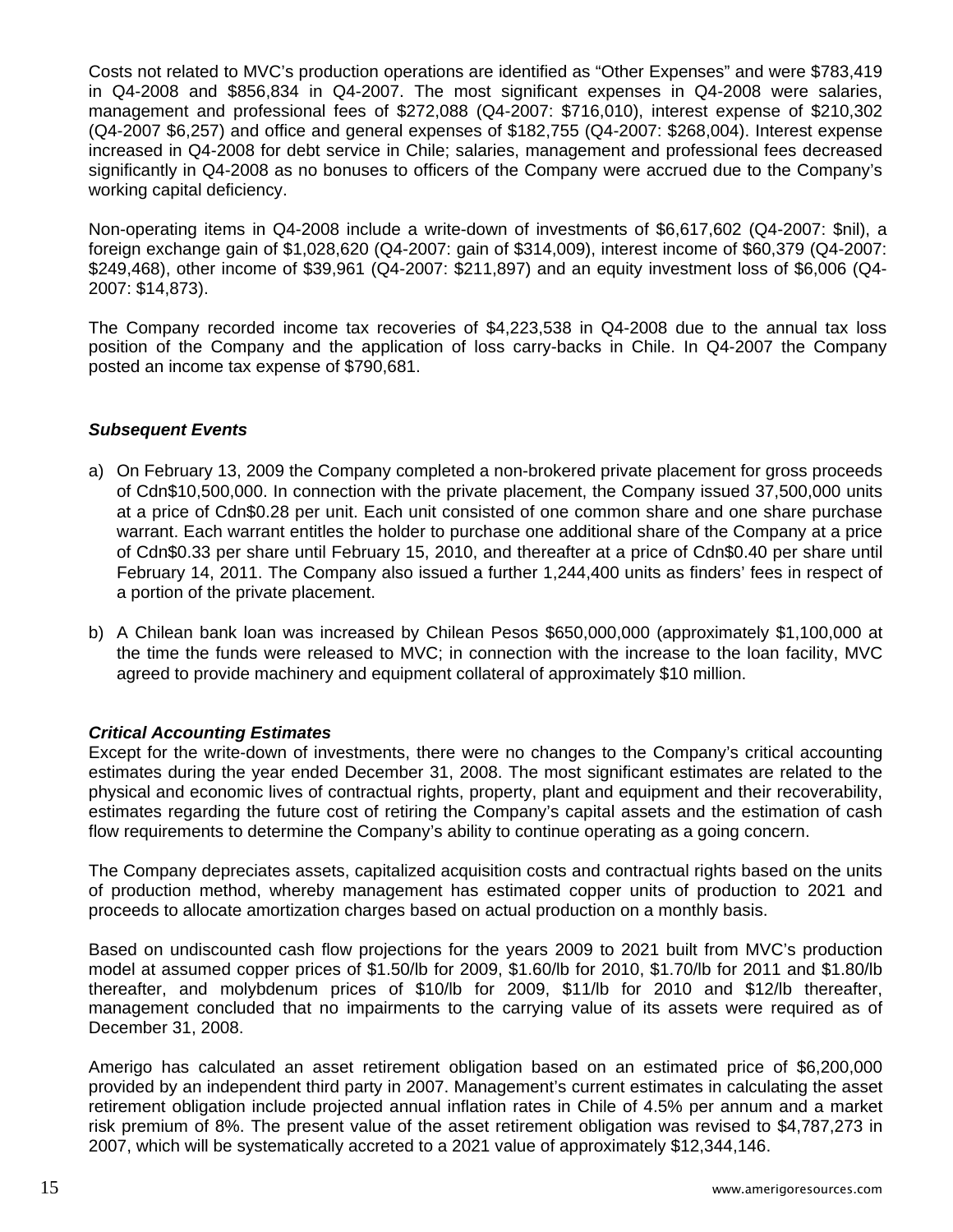# *Changes in Accounting Policies, Including Initial Adoption*

# **ACCOUNTING CHANGES**

Effective January 1, 2008 the Company adopted the following new accounting standards:

### *Section 1400 - Assessing Going Concern*

CICA Handbook Section 1400, as amended, changed the guidance related to management's responsibility to assess the ability of an entity to continue as a going concern. Management is required to make an assessment of the Company's ability to continue as a going concern, taking into account all information available for at least, but not limited to 12 months from the balance sheet date. Disclosure is required of material uncertainties related to events or conditions that cast significant doubt upon the Company's ability to continue as a going concern. Disclosure of management's assessment of going concern uncertainty is included in note 1 to the audited consolidated financial statements.

### *Section 1535 – Capital Disclosures*

This Section establishes standards for disclosing information about an entity's capital and how it is managed. Disclosure is included in note 18 to the audited consolidated financial statements.

### *Section 3031 - Inventories*

This Section prescribes the accounting treatment for inventories and provides guidance on the determination of costs and its subsequent recognition as an expense, including any write-down to net realizable value. It also provides guidance on the cost formulas that are used to assign costs to inventories. The adoption of this policy had no effect on the Company's financial statements.

### *Section 3862 – Financial Instruments – Disclosures and Section 3863 – Financial Instruments - Presentation*

These Sections require additional disclosures to enable users of the Company's financial statements to evaluate the significance of financial instruments to the Company's financial position and performance. In addition, qualitative and quantitative disclosures are provided to enable users to evaluate the nature and extent of risks arising from the Company's financial instruments. Disclosure is included in note 17 to the audited consolidated financial statements.

# **FUTURE ACCOUNTING PRONOUNCEMENTS**

### *Goodwill and intangible assets*

In February 2008, the CICA issued Handbook section 3064 "Goodwill and intangible assets" which is required to be adopted for fiscal year-ends beginning on or after October 1, 2008. It establishes standards for the recognition, measurement, presentation and disclosure of Goodwill subsequent to its initial recognition and of intangible assets by profit orientated enterprises. The Company does not expect that the adoption of this new section will have any material impact on its financial statement.

# *International Financial Reporting Standards ("IFRS")*

In 2006, The Canadian Accounting Standards Board ("AcSB") published a new strategic plan that will significantly affect financial reporting requirements for Canadian companies. The AcSB's strategic plan outlines the convergence of Canadian GAAP with IFRS over an expected five-year transitional period. In February 2008, the AcSB announced that 2011 is the change of the date for publicly listed companies to use IFRS, replacing Canada's own GAAP. The date is for interim and annual financial statements relating to fiscal years beginning on or after January 1, 2011. The transitional date of January 1, 2011 will require the restatement for comparative purposes of amounts reported by the Company for the year ended December 31, 2010. The Company has an IFRS implementation plan in progress described elsewhere in this MD&A.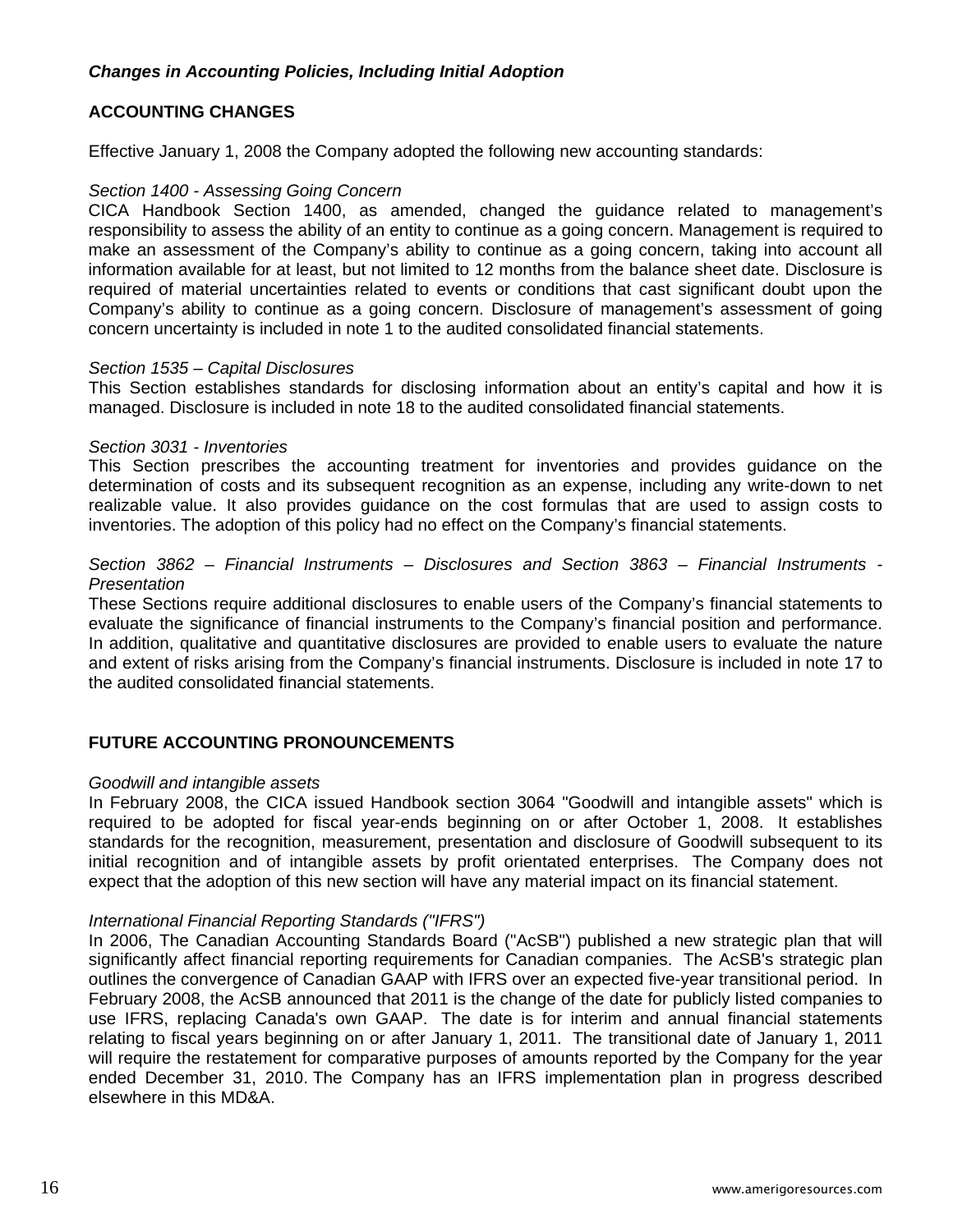### **Disclosure Controls and Procedures**

During the year ended December 31, 2005, the Company's General Counsel and Corporate Secretary completed an evaluation of the effectiveness of the Company's existing disclosure controls and procedures, undertook extensive research and made presentations and recommendations to the Company's certifying officers and board of directors. Based on those recommendations, a draft corporate disclosure policy was presented to the Company's board and adopted on February 14, 2006. The disclosure policy includes the setting up of a Disclosure Policy Committee that consists of the Company's Chairman, President and Corporate Secretary.

The disclosure policy and committee have been in place since the adoption date. Management is reasonably confident that material information relating to the Company, including its consolidated subsidiaries, is being made known to senior management in a timely manner, and that the Company's disclosure controls and procedures are effective not only with respect to the Company's annual filing requirements but on an ongoing basis.

### **Internal Controls over Financial Reporting**

Internal control over financial reporting is a process designed to provide reasonable assurance regarding the reliability of financial reporting and the preparation of financial statements for external purposes in accordance with Canadian Generally Accepted Accounting Principles. Management is responsible for establishing and maintaining adequate internal control over financial reporting for the Company. Any system of internal controls over financial reporting, no matter how well designed, has inherent limitations. Therefore, even those systems determined to be effective can provide only reasonable assurance with respect to financial statement preparation and presentation.

There were no changes in the Company's internal control over financial reporting during the year ended December 31, 2008 that have materially affected, or are reasonably likely to affect, the Company's internal control over financial reporting.

### **IFRS Implementation Plan**

In February 2008, the Accounting Standards Board ("AcSB") approved a strategic plan which requires public companies to converge with IFRS for fiscal periods beginning on or after January 1, 2011. The Company will therefore be required to have comparative financial information prepared under IFRS as of January 1, 2010.

The Company has initiated its IFRS convergence project and has set the following timing objectives: to be in a position to convert its December 31, 2009 Canadian GAAP Balance Sheet to IFRS on completion of the 2009 external audit in February 2010, to work both under Canadian GAAP and IFRS in 2010 in order for the Company to disclose to users of its financial statements the quantitative differences arising in 2010 under both frameworks, and to produce IFRS financial statements as of January 1, 2011.

In order to meet these objectives the Company's financial staff in Canada and Chile have attended IFRS courses and in-house training sessions in 2008. IFRS introductory training has also been provided to MVC's managers and supervisors as the adoption of IFRS will have an impact on operational areas, particularly in connection with accounting of property, plant and equipment, major equipment overhauls, asset retirement obligations and functional currencies. Actual convergence tasks will take place in 2009. It is currently anticipated that the Company will be able to continue using its current information technology platforms in Chile and in Canada.